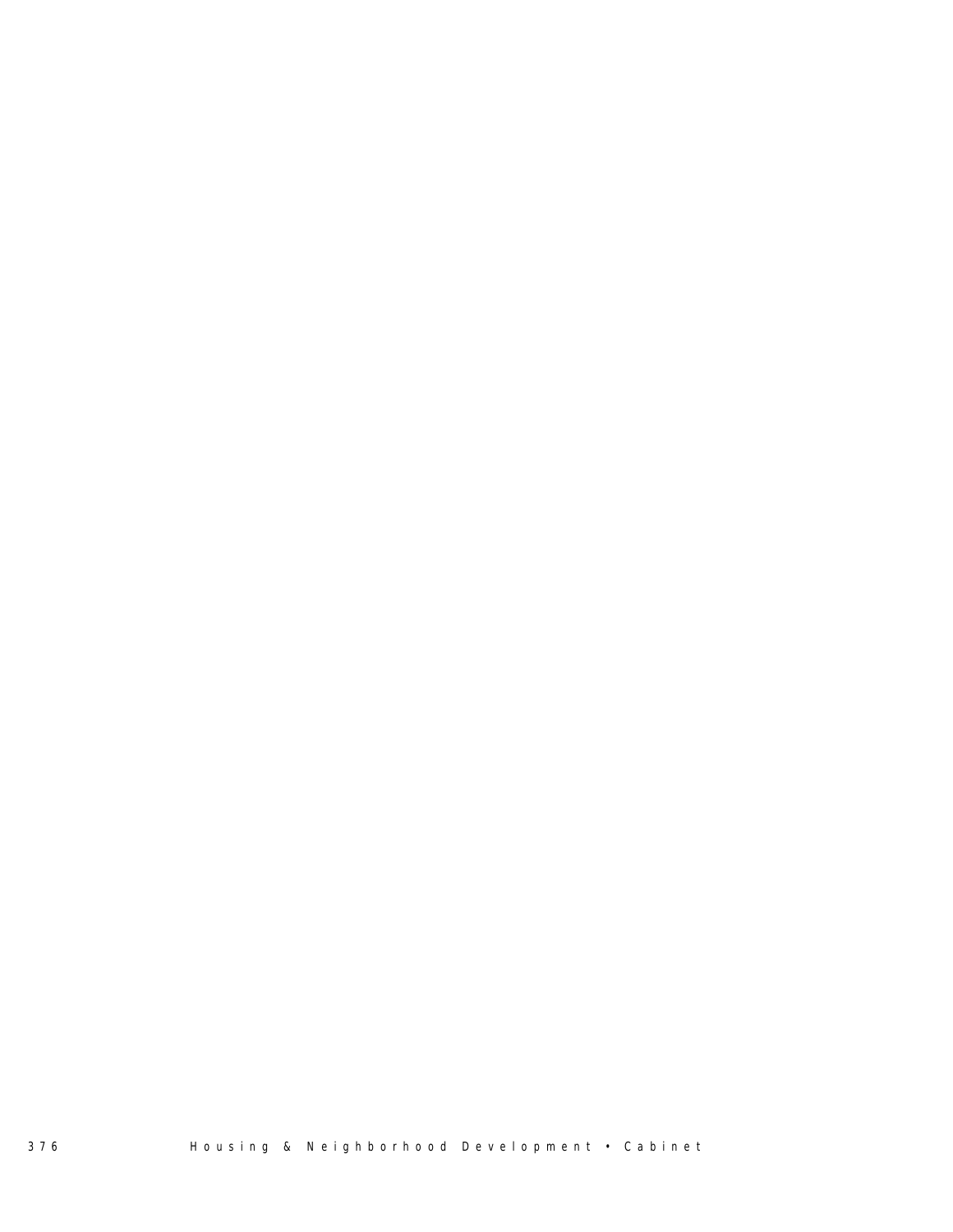# Housing & Neighborhood Development

*Charlotte Golar Richie, Chief of Housing & Neighborhood Development* 

### *Cabinet Mission*

The Cabinet is committed to making Boston the most livable city in the nation by working with its many communities to build strong neighborhoods through the strategic investment of public resources.

| <b>Operating Budget</b> | Program Name                                                                  | Total Actual '05                    | <b>Total Actual '06</b>     | Total Approp '07            | <b>Total Budget '08</b>            |
|-------------------------|-------------------------------------------------------------------------------|-------------------------------------|-----------------------------|-----------------------------|------------------------------------|
|                         | Leading the Way<br>Neighborhood Development<br>Rental Housing Resource Center | $\mathbf 0$<br>2,196,922<br>522,743 | 7,500,000<br>2.778.291<br>0 | 4,331,000<br>3,043,363<br>0 | 5,669,000<br>3,020,903<br>$\theta$ |
|                         | <b>Total</b>                                                                  | 2,719,665                           | 10,278,291                  | 7,374,363                   | 8,689,903                          |
|                         |                                                                               |                                     |                             |                             |                                    |
| <b>Capital Budget</b>   | Program Name                                                                  | Total Actual '05                    | <b>Total Actual '06</b>     | Total Approp '07            | Total Budget '08                   |
|                         | Neighborhood Development                                                      | 791,397                             | 2,197,650                   | 3,125,700                   | 4,225,000                          |
|                         | Total                                                                         | 791,397                             | 2,197,650                   | 3,125,700                   | 4,225,000                          |
|                         |                                                                               |                                     |                             |                             |                                    |
| <b>External Budget</b>  | Program Name                                                                  | Total Actual '05                    | Total Actual '06            | Total Approp '07            | <b>Total Budget '08</b>            |
|                         | Neighborhood Development                                                      | 54,951,519                          | 65,968,666                  | 65,170,332                  | 111,212,259                        |
|                         | Total                                                                         | 54,951,519                          | 65,968,666                  | 65,170,332                  | 111,212,259                        |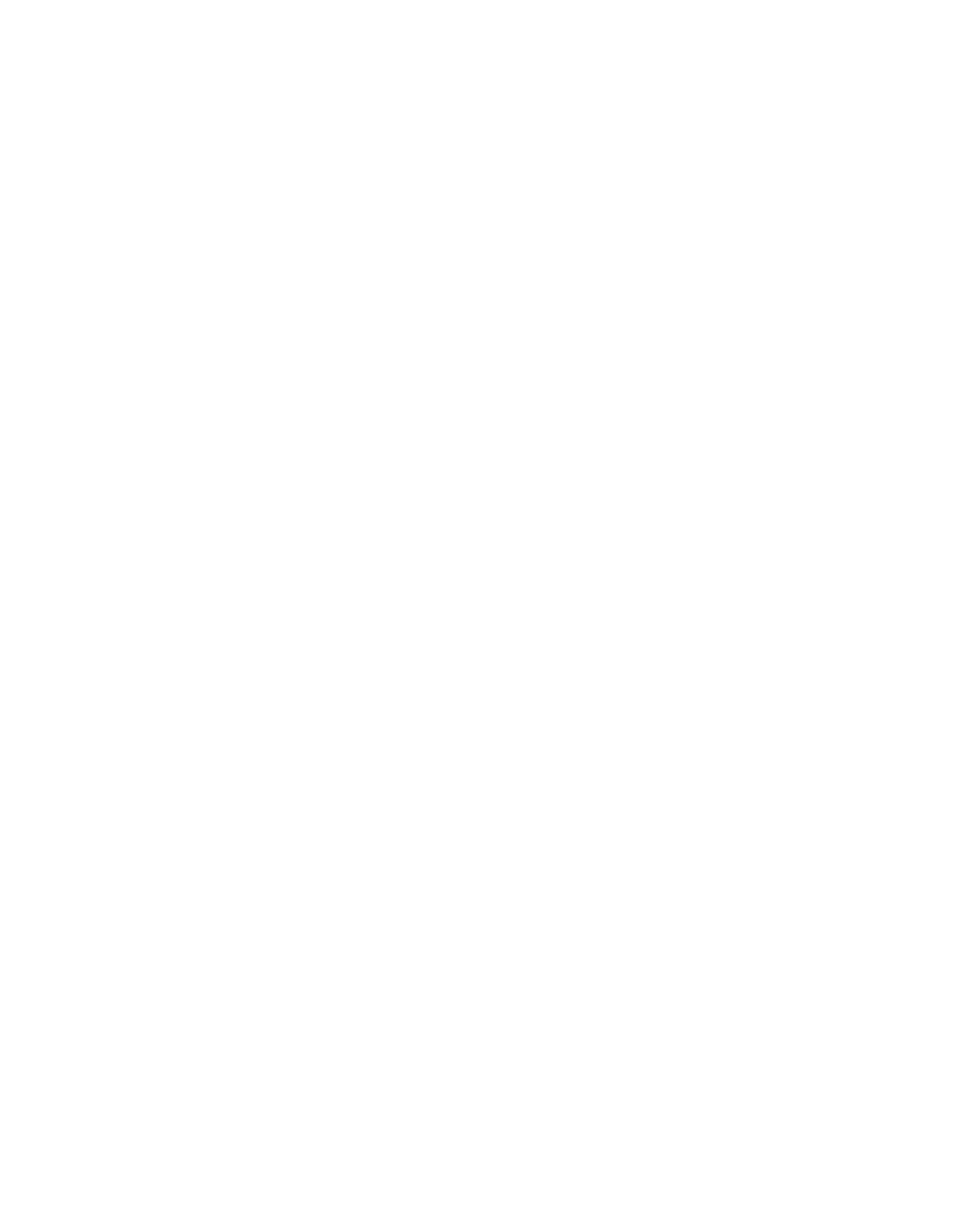# Leading the Way Operating Budget

## *Appropriation: 189*

# *Department Mission*

The overall mission of Leading the Way is to increase and protect Boston's housing supply. The seven-year campaign will focus all of the City's housing agencies, including the Department of Neighborhood Development, the Boston Housing Authority, the Boston Redevelopment Authority, and the Inspectional Services Department around a comprehensive strategy to address Boston's housing challenge.

## *FY08 Performance Strategies*

- To develop new affordable rental and home ownership opportunities.
- To develop new market rate, rental and home ownership opportunities.
- To prevent the loss of affordable housing units.

| <b>Operating Budget</b>            | Program Name         | Total Actual '05 | Total Actual '06 | Total Approp '07 | <b>Total Budget '08</b> |
|------------------------------------|----------------------|------------------|------------------|------------------|-------------------------|
|                                    | Housing Production   | 0                | 5,416,436        | 4,181,000        | 3,779,750               |
|                                    | Housing Preservation | 0                | 2,083,564        | 150,000          | 1,889,250               |
|                                    | <b>Total</b>         | 0                | 7,500,000        | 4,331,000        | 5,669,000               |
|                                    |                      |                  |                  |                  |                         |
| <b>Selected Service Indicators</b> |                      | Actual '05       | Actual '06       | Approp '07       | <b>Budget '08</b>       |
|                                    | Personnel Services   | 0                | $\Omega$         | $\theta$         | $\Omega$                |
|                                    | Non Personnel        | 0                | 7,500,000        | 4,331,000        | 5,669,000               |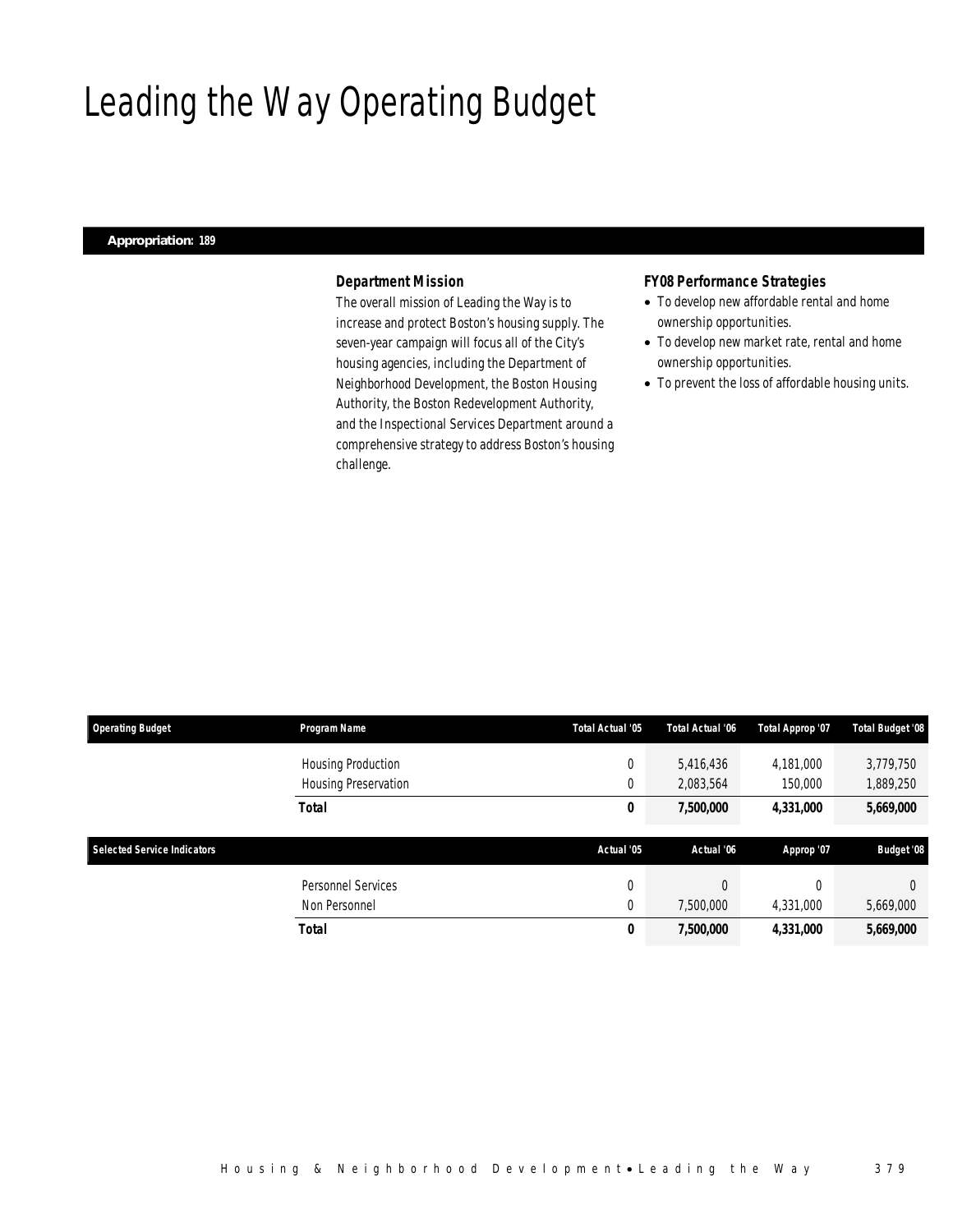# Leading the Way Operating Budget

## *Description of Services*

Leading The Way is a \$4.5 billion seven-year program that is divided between FY2001-FY2003, Leading The Way I, and FY2004-FY2007, Leading The Way II. The goals for Leading The Way II are: to preserve the quality of life for Boston residents and its neighborhoods by renovating 2,000 properties and reclaiming 130 vacant houses and distressed properties with the aim of cutting abandonment by 50%; to produce more housing for the City by creating 10,000 new units, of which 2,100 will be affordable below the market units; to retain affordable housing for Boston residents by preserving at least 3,000 affordable rental units and converting 300 unregulated rental units into new, long-term affordable units; and to expand Boston's commitment for housing the City's homeless by launching a new \$10 million campaign to prevent homelessness while expanding housing opportunities for the existing homeless. Leading The Way II is funded in part by proceeds from the sale of One Lincoln Street as well as Federal, State and City sources such as the Community Development Block Grant program, Linkage, Low Income Housing Tax Credits and the HOME Program. The Leading the Way campaign ends in June of 2007, however, DND will continue to expend the balance of committed funds in FY08. The City's Housing Boston 2012 Conference in April of 2007 will form the basis from which a successor to Leading the Way II will be developed.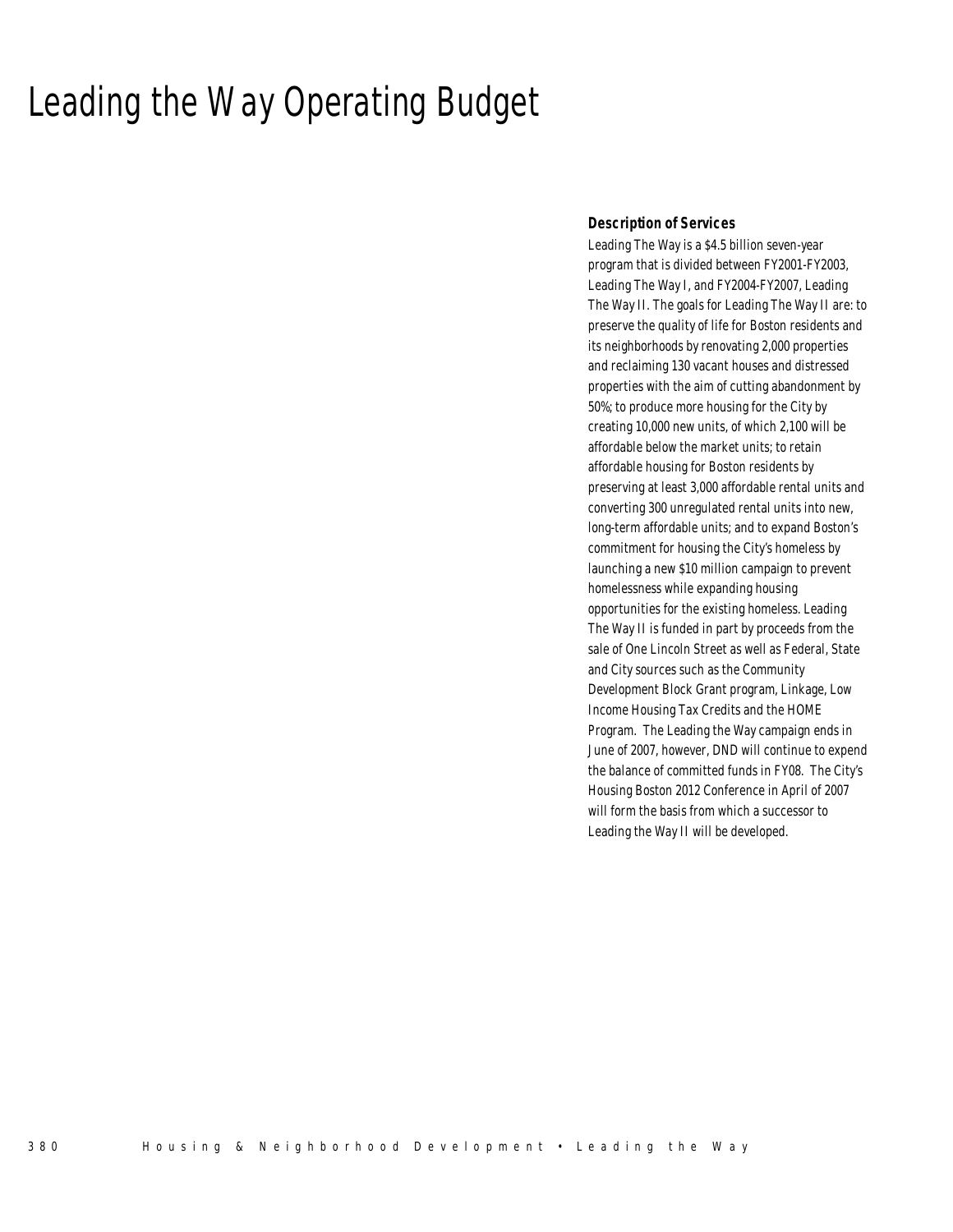# Department History

| <b>Personnel Services</b>       |                                                                                                                                                                                                                                                                                                                   | FY05 Expenditure                                                                                                                                                   | FY06 Expenditure                                                                                                               | FY07 Appropriation                                                                                                                            | FY08 Adopted                                                                                                                         | Inc/Dec 07 vs 08                                                                    |
|---------------------------------|-------------------------------------------------------------------------------------------------------------------------------------------------------------------------------------------------------------------------------------------------------------------------------------------------------------------|--------------------------------------------------------------------------------------------------------------------------------------------------------------------|--------------------------------------------------------------------------------------------------------------------------------|-----------------------------------------------------------------------------------------------------------------------------------------------|--------------------------------------------------------------------------------------------------------------------------------------|-------------------------------------------------------------------------------------|
|                                 | 51000 Permanent Employees<br>51100 Emergency Employees<br>51200 Overtime<br>51600 Unemployment Compensation<br>51700 Workers' Compensation<br><b>Total Personnel Services</b>                                                                                                                                     | $\boldsymbol{0}$<br>$\mathbf{0}$<br>$\overline{0}$<br>$\mathbf{0}$<br>$\mathbf 0$<br>$\mathbf{0}$                                                                  | $\mathbf 0$<br>$\mathbf 0$<br>$\mathbf{0}$<br>0<br>$\mathbf{0}$<br>0                                                           | $\boldsymbol{0}$<br>$\mathbf 0$<br>$\overline{0}$<br>$\overline{0}$<br>0<br>0                                                                 | $\mathbf 0$<br>$\mathbf 0$<br>$\mathbf{0}$<br>$\mathbf 0$<br>$\mathbf 0$<br>0                                                        | 0<br>$\mathbf 0$<br>0<br>0<br>0<br>0                                                |
| <b>Contractual Services</b>     |                                                                                                                                                                                                                                                                                                                   | FY05 Expenditure                                                                                                                                                   | FY06 Expenditure                                                                                                               | FY07 Appropriation                                                                                                                            | FY08 Adopted                                                                                                                         | Inc/Dec 07 vs 08                                                                    |
|                                 | 52100 Communications<br>52200 Utilities<br>52300 Contracted Ed Services<br>52400 Snow Removal<br>52500 Garbage/Waste Removal<br>52600 Repairs Buildings & Structures<br>52700 Repairs & Service of Equipment<br>52800 Transportation of Persons<br>52900 Contracted Services<br><b>Total Contractual Services</b> | $\boldsymbol{0}$<br>$\mathbf{0}$<br>$\overline{0}$<br>$\mathbf{0}$<br>$\mathbf{0}$<br>$\overline{0}$<br>$\mathbf{0}$<br>$\mathbf{0}$<br>$\mathbf 0$<br>$\mathbf 0$ | $\mathbf 0$<br>$\mathbf 0$<br>$\mathbf{0}$<br>0<br>$\mathbf{0}$<br>$\mathbf{0}$<br>$\mathbf{0}$<br>0<br>7,500,000<br>7,500,000 | $\mathbf 0$<br>$\mathbf 0$<br>$\overline{0}$<br>0<br>$\overline{0}$<br>$\overline{0}$<br>$\overline{0}$<br>$\Omega$<br>4,331,000<br>4,331,000 | $\mathbf 0$<br>$\mathbf 0$<br>$\mathbf{0}$<br>$\overline{0}$<br>$\mathbf 0$<br>0<br>0<br>$\overline{0}$<br>5,669,000<br>5,669,000    | 0<br>0<br>0<br>0<br>0<br>$\Omega$<br>$\Omega$<br>$\Omega$<br>1,338,000<br>1,338,000 |
| <b>Supplies &amp; Materials</b> |                                                                                                                                                                                                                                                                                                                   | FY05 Expenditure                                                                                                                                                   | FY06 Expenditure                                                                                                               | FY07 Appropriation                                                                                                                            | FY08 Adopted                                                                                                                         | Inc/Dec 07 vs 08                                                                    |
|                                 | 53000 Auto Energy Supplies<br>53200 Food Supplies<br>53400 Custodial Supplies<br>53500 Med, Dental, & Hosp Supply<br>53600 Office Supplies and Materials<br>53700 Clothing Allowance<br>53800 Educational Supplies & Mat<br>53900 Misc Supplies & Materials<br><b>Total Supplies &amp; Materials</b>              | $\mathbf 0$<br>$\boldsymbol{0}$<br>$\mathbf{0}$<br>$\overline{0}$<br>$\mathbf{0}$<br>$\mathbf{0}$<br>$\mathbf{0}$<br>$\mathbf 0$<br>$\mathbf{0}$                   | $\mathbf 0$<br>$\mathbf{0}$<br>0<br>$\mathbf{0}$<br>$\mathbf{0}$<br>0<br>$\mathbf{0}$<br>$\mathbf{0}$<br>0                     | $\boldsymbol{0}$<br>$\mathbf 0$<br>$\overline{0}$<br>$\mathbf 0$<br>$\overline{0}$<br>$\overline{0}$<br>$\overline{0}$<br>0<br>0              | $\boldsymbol{0}$<br>$\mathbf 0$<br>$\mathbf{0}$<br>$\mathbf 0$<br>$\mathbf{0}$<br>$\overline{0}$<br>$\mathbf{0}$<br>$\mathbf 0$<br>0 | 0<br>0<br>0<br>0<br>$\overline{0}$<br>0<br>0<br>0<br>0                              |
| <b>Current Chgs &amp; Oblig</b> |                                                                                                                                                                                                                                                                                                                   | FY05 Expenditure                                                                                                                                                   | FY06 Expenditure                                                                                                               | FY07 Appropriation                                                                                                                            | FY08 Adopted                                                                                                                         | Inc/Dec 07 vs 08                                                                    |
|                                 | 54300 Workers' Comp Medical<br>54400 Legal Liabilities<br>54500 Aid To Veterans<br>54600 Current Charges H&I<br>54700 Indemnification<br>54900 Other Current Charges<br>Total Current Chgs & Oblig                                                                                                                | $\mathbf{0}$<br>$\mathbf{0}$<br>$\mathbf{0}$<br>$\theta$<br>$\mathbf{0}$<br>$\mathbf 0$<br>$\mathbf{0}$                                                            | $\mathbf 0$<br>$\mathbf{0}$<br>0<br>$\mathbf{0}$<br>$\mathbf{0}$<br>$\mathbf{0}$<br>$\mathbf 0$                                | $\boldsymbol{0}$<br>$\overline{0}$<br>0<br>0<br>0<br>$\overline{0}$<br>0                                                                      | $\mathbf 0$<br>$\mathbf 0$<br>$\mathbf{0}$<br>$\mathbf 0$<br>$\mathbf{0}$<br>$\mathbf{0}$<br>0                                       | 0<br>0<br>0<br>0<br>0<br>0<br>0                                                     |
| Equipment                       |                                                                                                                                                                                                                                                                                                                   | FY05 Expenditure                                                                                                                                                   | FY06 Expenditure                                                                                                               | FY07 Appropriation                                                                                                                            | FY08 Adopted                                                                                                                         | Inc/Dec 07 vs 08                                                                    |
|                                 | 55000 Automotive Equipment<br>55400 Lease/Purchase<br>55600 Office Furniture & Equipment<br>55900 Misc Equipment<br><b>Total Equipment</b>                                                                                                                                                                        | $\mathbf 0$<br>$\mathbf{0}$<br>$\overline{0}$<br>$\theta$<br>$\pmb{0}$                                                                                             | $\Omega$<br>$\mathbf 0$<br>$\mathbf{0}$<br>$\mathbf 0$<br>0                                                                    | $\overline{0}$<br>$\mathbf 0$<br>0<br>0<br>0                                                                                                  | $\Omega$<br>$\mathbf 0$<br>0<br>$\mathbf 0$<br>0                                                                                     | 0<br>0<br>0<br>0<br>0                                                               |
| <b>Other</b>                    |                                                                                                                                                                                                                                                                                                                   | FY05 Expenditure                                                                                                                                                   | FY06 Expenditure                                                                                                               | FY07 Appropriation                                                                                                                            | FY08 Adopted                                                                                                                         | Inc/Dec 07 vs 08                                                                    |
|                                 | 56200 Special Appropriation<br>57200 Structures & Improvements<br>58000 Land & Non-Structure<br><b>Total Other</b>                                                                                                                                                                                                | $\boldsymbol{0}$<br>$\boldsymbol{0}$<br>$\theta$<br>$\bf{0}$                                                                                                       | $\boldsymbol{0}$<br>0<br>0<br>0                                                                                                | $\boldsymbol{0}$<br>0<br>0<br>0                                                                                                               | 0<br>0<br>0<br>0                                                                                                                     | 0<br>0<br>0<br>0                                                                    |
|                                 | <b>Grand Total</b>                                                                                                                                                                                                                                                                                                | $\boldsymbol{0}$                                                                                                                                                   | 7,500,000                                                                                                                      | 4,331,000                                                                                                                                     | 5,669,000                                                                                                                            | 1,338,000                                                                           |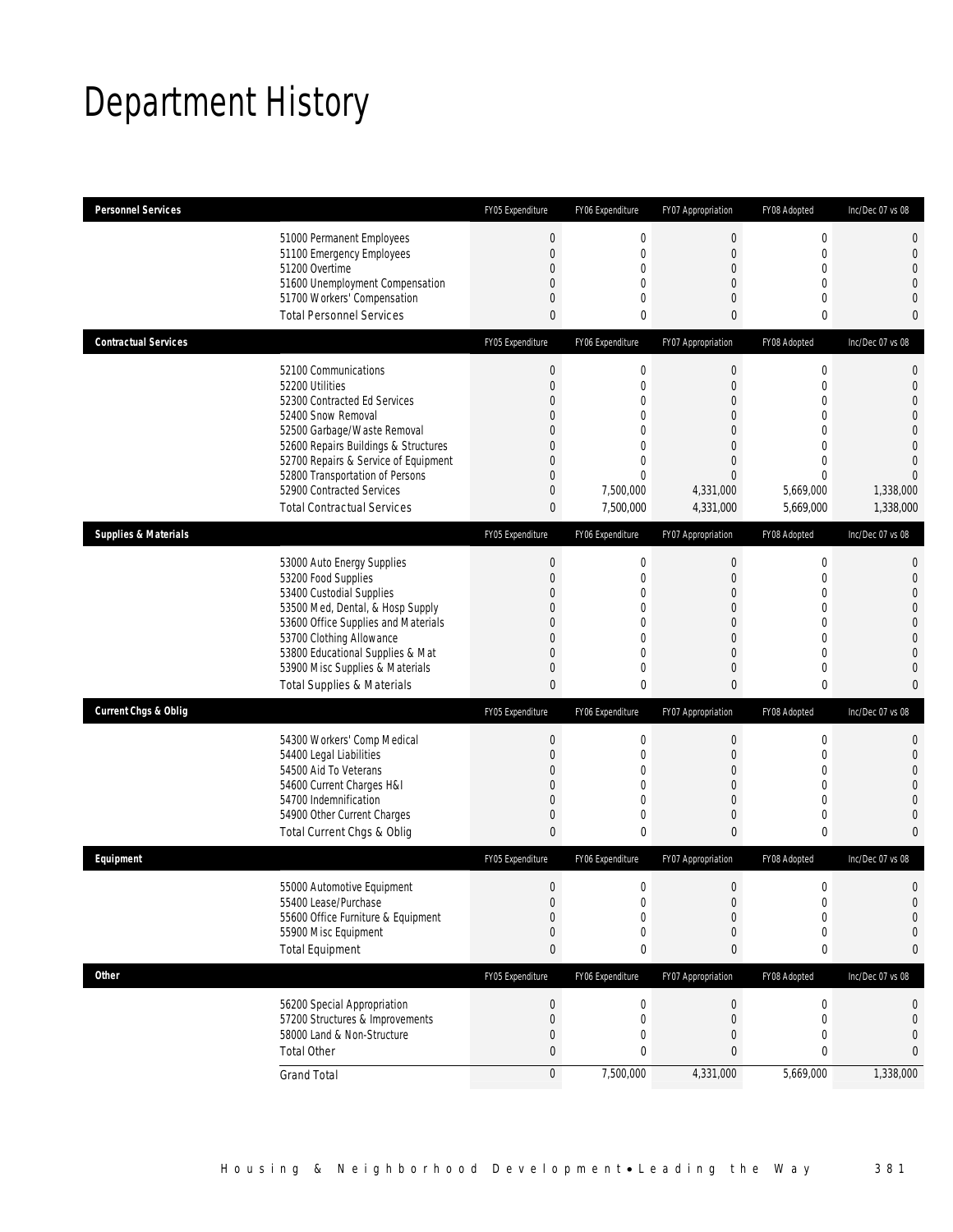# Program 1. Public Housing

## *Organization: 189100*

# *Program Description*

In conformance with the Leading the Way Strategy, the mission of this program is to reclaim vacant public housing units.

# *Program Strategies*

• To rehabilitate and re-occupy vacant BHA for low-income households.

| <b>Performance Measures</b>        |                                                   | Actual '05 | Actual '06 | Projected '07 | Target '08        |
|------------------------------------|---------------------------------------------------|------------|------------|---------------|-------------------|
|                                    | Vacant public housing unit rehabilitations funded | 56         |            |               |                   |
| <b>Selected Service Indicators</b> |                                                   | Actual '05 | Actual '06 | Approp '07    | <b>Budget '08</b> |
|                                    | Personnel Services                                |            |            |               |                   |
|                                    | Non Personnel                                     |            |            |               | 0                 |
|                                    | <b>Total</b>                                      | 0          |            |               | 0                 |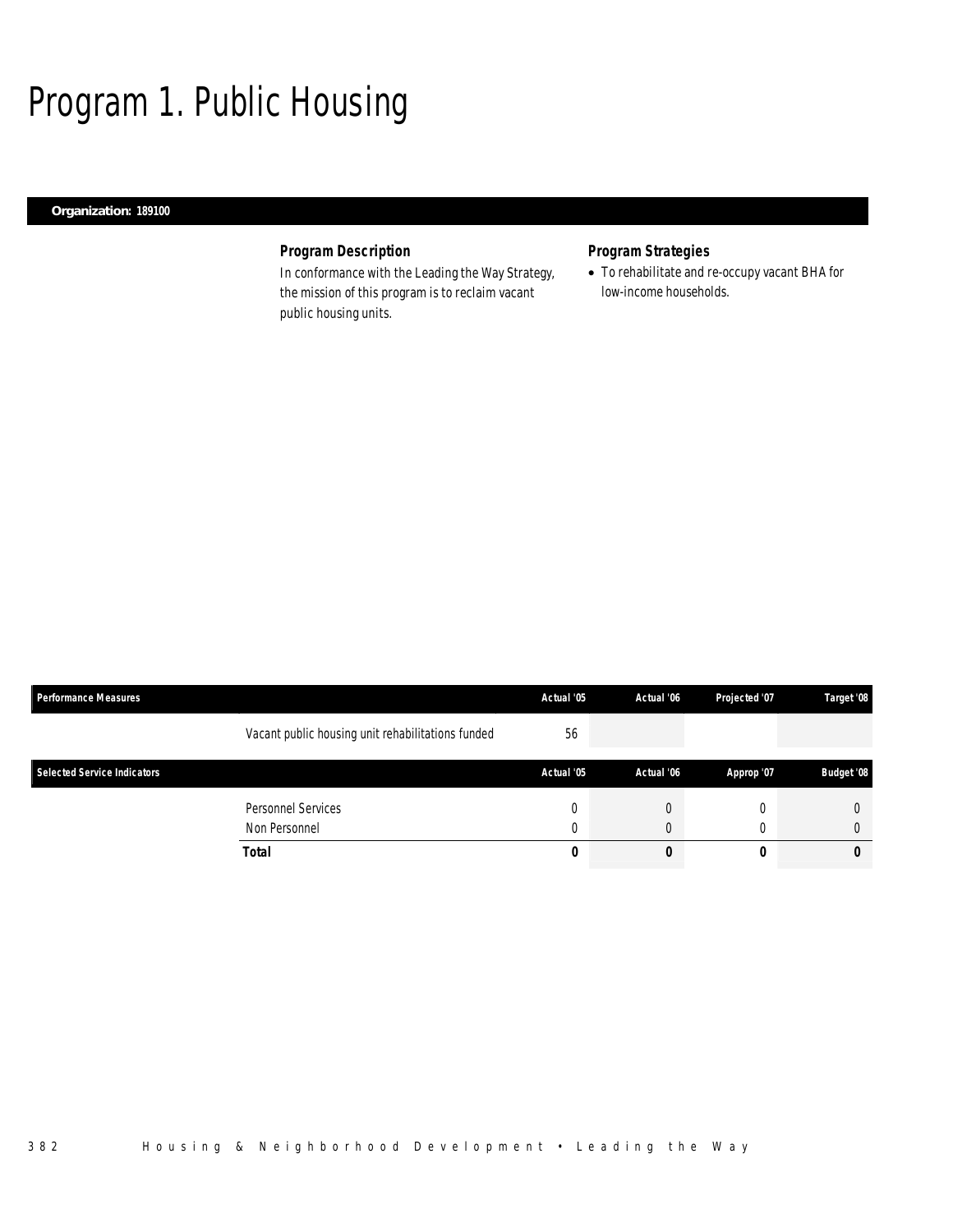# Program 2. Housing Production

## *Organization: 189200*

## *Program Description*

In conformance with the Leading the Way Strategy, the mission of this program is to develop new rental and homeownership units. Housing units will be developed by providing financial assistance to private and non-profit developers and homeowners. The City will assist in land assemblage, permitting, public reviews and approvals.

## *Program Strategies*

- To develop new affordable rental and home ownership opportunities.
- To develop new market rate, rental and home ownership opportunities.

| <b>Performance Measures</b>        |                                                                             | Actual '05     | Actual '06 | Projected '07 | Target '08        |
|------------------------------------|-----------------------------------------------------------------------------|----------------|------------|---------------|-------------------|
|                                    | Affordable units completed                                                  | 661            | 966        | 446           | 562               |
|                                    | Market rate units completed                                                 | 2,045          | 1,330      | 2,340         | 1,977             |
|                                    | Privately-financed market rate units permitted                              | 1,608          | 2,094      | 1.969         | 1,969             |
|                                    | Units permitted of new affordable rental and<br>homeownership opportunities | 354            | 524        | 642           | 262               |
|                                    | Vacant units permitted in properties owned by<br>senior citizens            | 17             | 13         | 11            |                   |
| <b>Selected Service Indicators</b> |                                                                             | Actual '05     | Actual '06 | Approp '07    | <b>Budget '08</b> |
|                                    | Personnel Services                                                          | $\overline{0}$ | $\Omega$   | 0             | $\theta$          |
|                                    | Non Personnel                                                               | $\mathbf{0}$   | 5,416,436  | 4,181,000     | 3,779,750         |
|                                    | <b>Total</b>                                                                | 0              | 5,416,436  | 4,181,000     | 3,779,750         |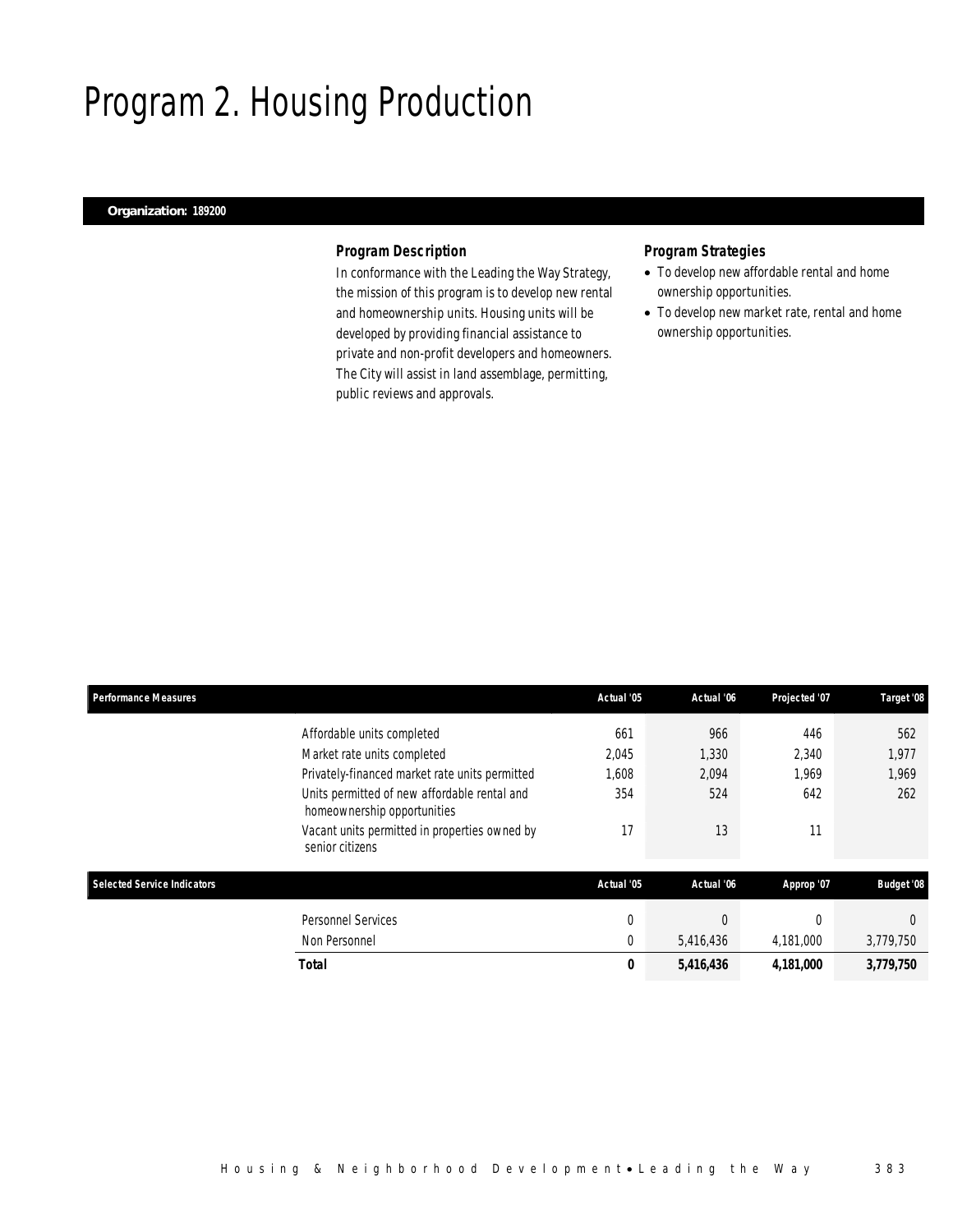# Program 3. Housing Preservation

### *Organization: 189300*

### *Program Description*

In conformance with the Leading the Way Strategy, the mission of this program is to preserve existing rental and homeownership units. Units will be preserved by stabilizing rental property through rehabilitation, long-term rent agreements or resident/non-profit ownership. Individual elderly, low and moderate-income homeowners will be assisted in preserving the apartments in their owner-occupied buildings. Existing renters will be assisted to become new homeowners with technical and financial assistance.

### *Program Strategies*

- To prevent the loss of affordable housing units.
- To lose less than 10% of the at-risk federallyassisted units.

| <b>Performance Measures</b> |                                                                       | Actual '05 | Actual '06 | Projected '07 | Target '08        |
|-----------------------------|-----------------------------------------------------------------------|------------|------------|---------------|-------------------|
|                             | Affordable units preserved through foreclosure<br>prevention programs |            |            |               | 147               |
|                             | New homebuyers provided with financial<br>assistance                  | 298        | 218        | 117           | 120               |
|                             | Affordable units preserved                                            | 577        | 506        | 707           | 416               |
|                             | At-risk affordable units in the current fiscal year                   |            |            |               | 1,562             |
|                             |                                                                       |            |            |               |                   |
| Selected Service Indicators |                                                                       | Actual '05 | Actual '06 | Approp '07    | <b>Budget '08</b> |
|                             | <b>Personnel Services</b>                                             | 0          | $\theta$   | 0             | $\overline{0}$    |
|                             | Non Personnel                                                         | 0          | $\theta$   | 0             | $\overline{0}$    |
|                             | <b>Total</b>                                                          | 0          | 0          | 0             | 0                 |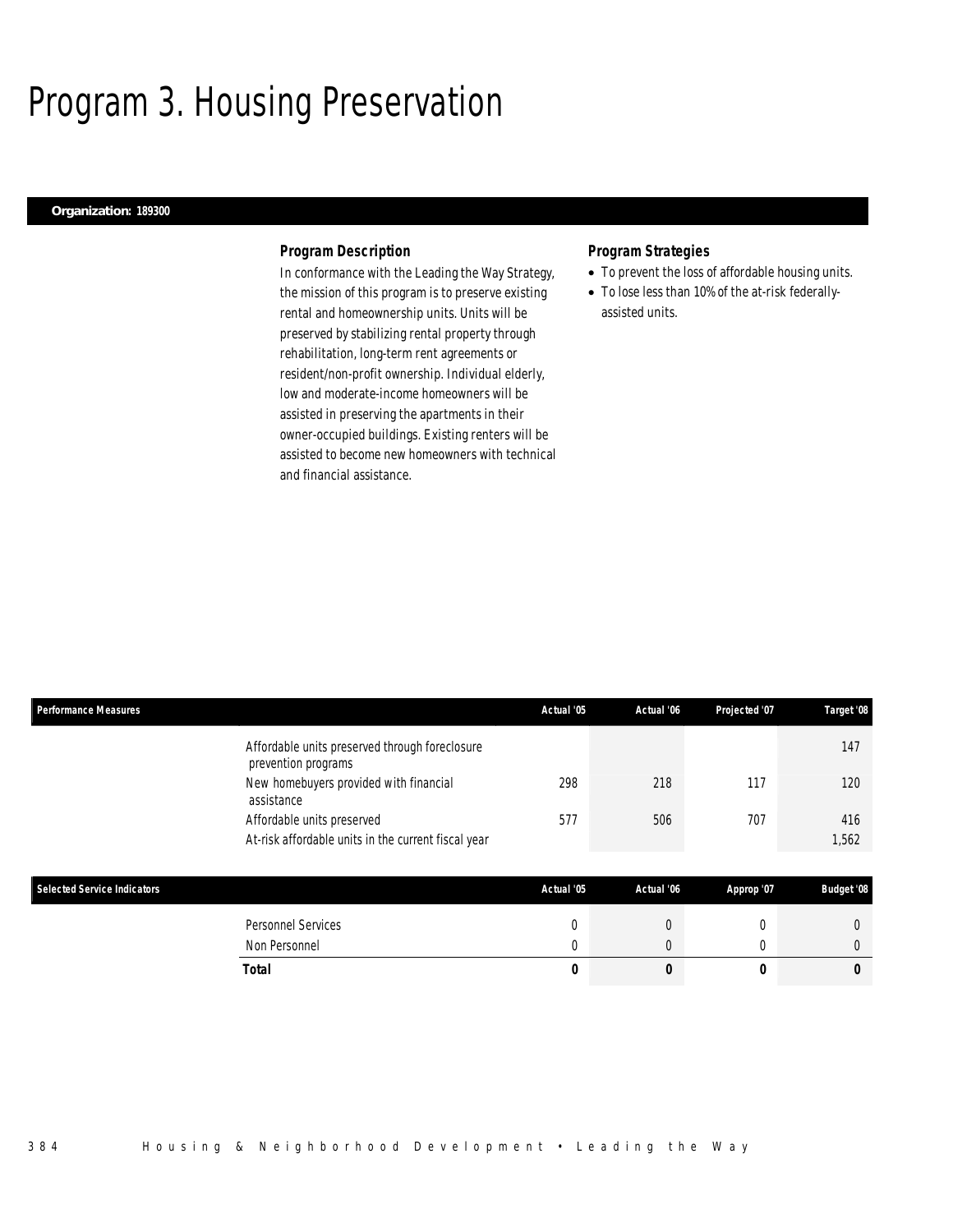# Neighborhood Development Operating Budget

*Charlotte Golar Richie, Chief of Housing & Neighborhood Development Appropriation: 188* 

## *Department Mission*

The Cabinet is committed to making Boston the most livable city in the nation by working with its many communities to build strong neighborhoods through the strategic investment of public resources.

## *FY08 Performance Strategies*

- To provide administrative and financial assistance for Jobs and Community Services (JCS) human service programs and all DND programs.
- To manage tax-foreclosed and surplus property.
- To dispose of tax-foreclosed and surplus property.
- To assist tenants and landlords to preserve their tenancies or secure alternative housing, including those at risk of homelessness.
- To promote the development and preservation of economically viable, attractive businesses and non-profits in Main Streets and other neighborhood business districts.

| <b>Operating Budget</b>      | Program Name                                  | Total Actual '05            | Total Actual '06     | Total Approp '07     | <b>Total Budget '08</b> |
|------------------------------|-----------------------------------------------|-----------------------------|----------------------|----------------------|-------------------------|
|                              | Neighborhood Development Administration       | 1,243,581                   | 1,105,609            | 1,354,248            | 1,346,513               |
|                              | Real Estate Management & Sales                | 784,379                     | 1,071,261            | 914,333              | 883,672                 |
|                              |                                               |                             |                      |                      |                         |
|                              | Housing Development                           | 77.379                      | 553,186              | 677,371              | 729.668                 |
|                              | <b>Business Services</b>                      | 91,581                      | 48,234               | 97,411               | 61,050                  |
|                              | <b>Total</b>                                  | 2,196,920                   | 2,778,290            | 3,043,363            | 3,020,903               |
| <b>External Funds Budget</b> | <b>Fund Name</b>                              | Total Actual '05            | Total Actual '06     | Total Approp '07     | <b>Total Budget '08</b> |
|                              | <b>CDBG</b>                                   | 26,620,860                  | 26,604,574           | 30,133,754           | 30,693,564              |
|                              | Community Dev Action Grant                    | 68,579                      | 535,188              | 0                    |                         |
|                              | <b>FDI</b>                                    | 66,496                      | 66.008               | 100,000              | 440.250                 |
|                              | <b>Emergency Shelter Grant</b>                | 437,533                     | 1.239.300            | 844.902              | 842.684                 |
|                              | EPA/Brownfields                               | 27,655                      | 164,200              | 400,000              | 932,000                 |
|                              | <b>HOME</b><br><b>HOPWA</b>                   | 5,399,851                   | 7,916,636            | 9.194.352            | 8,859,462               |
|                              | Inclusionary Development Fund                 | 1,862,757<br>$\overline{0}$ | 1,958,891<br>200,000 | 1,670,009<br>200,000 | 1,667,430<br>800,000    |
|                              | Lead Hazard Reduction Demo                    | $\Omega$                    | 713,514              | 3,100,000            | 1,250,000               |
|                              | Lead Paint Abatement                          | 911,847                     | 1,219,459            | 0                    | 1,640,701               |
|                              | Mass Development                              | 0                           | $\left($             | 0                    | 2.000.000               |
|                              | Mass Technology Collaborative                 | $\Omega$                    |                      |                      | 808.142                 |
|                              | Neighborhood Development Fund                 | 1,779,111                   | 3,054,802            | 900,000              | 886,186                 |
|                              | OBD EDI EMP/Non EMP                           | 850,250                     | <sup>0</sup>         | 0                    | 4,606,789               |
|                              | OBD Sec 108 Emp Zone                          | 2,315,045                   | 4,064,743            | 0                    | 2.576.474               |
|                              | OBD Sec 108 Non Emp Zone<br>Shelter Plus Care | 0<br>4.470.987              | $\Box$<br>5,575,169  | 6,603,732            | 35.050.000<br>6,478,044 |
|                              | Supportive Housing                            | 10,140,547                  | 12,656,183           | 12,023,583           | 11,680,532              |
|                              | <b>Total</b>                                  | 54,951,518                  | 65,968,667           | 65,170,332           | 111,212,258             |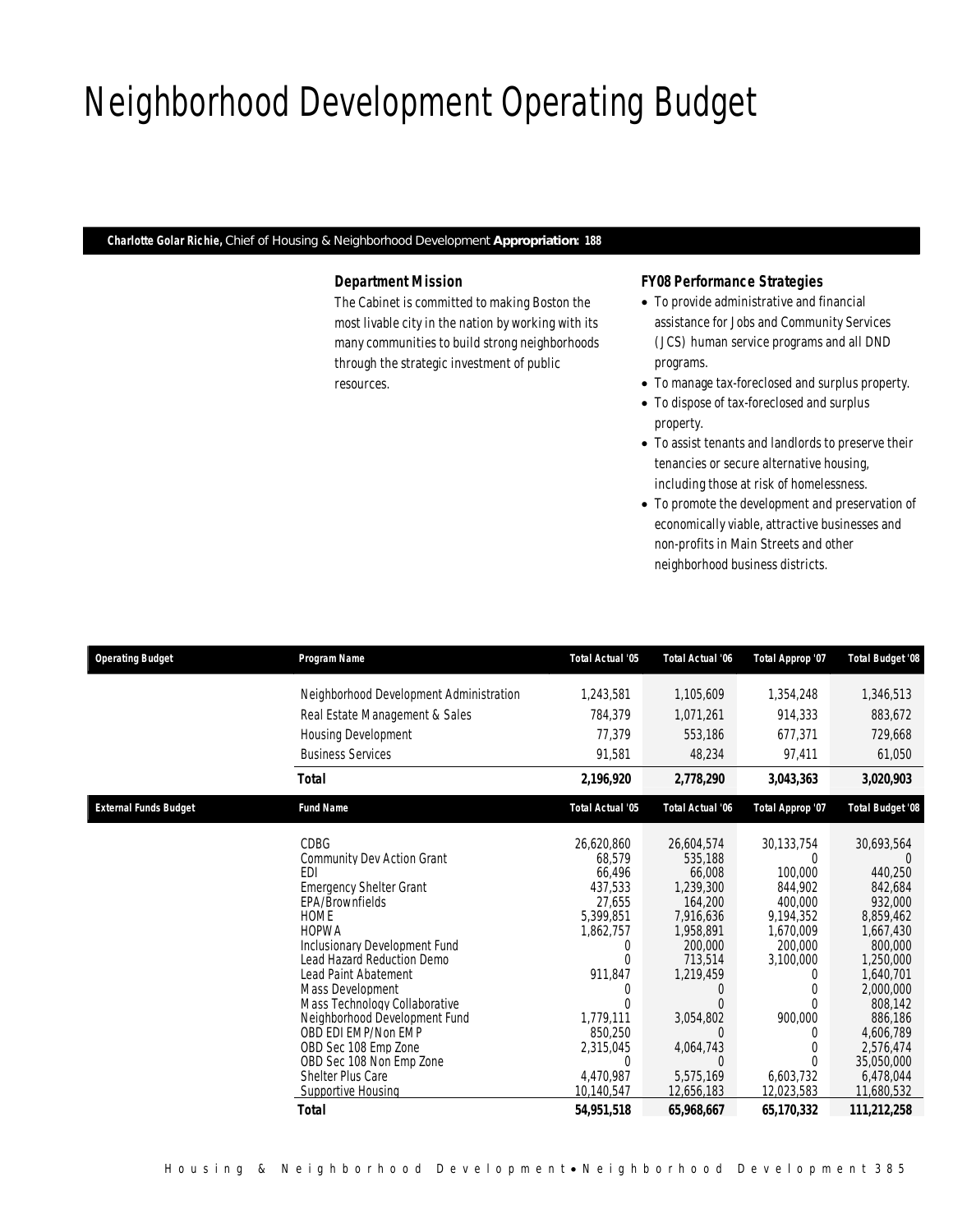| <b>Selected Service Indicators</b>  | Actual '05             | Actual '06           | Approp '07             | <b>Budget '08</b>      |
|-------------------------------------|------------------------|----------------------|------------------------|------------------------|
| Personnel Services<br>Non Personnel | 1.167.311<br>1.029.609 | 1.804.774<br>973.516 | 1.966.247<br>1.077.116 | 2,016,449<br>1,004,454 |
| Total                               | 2.196.920              | 2,778,290            | 3,043,363              | 3,020,903              |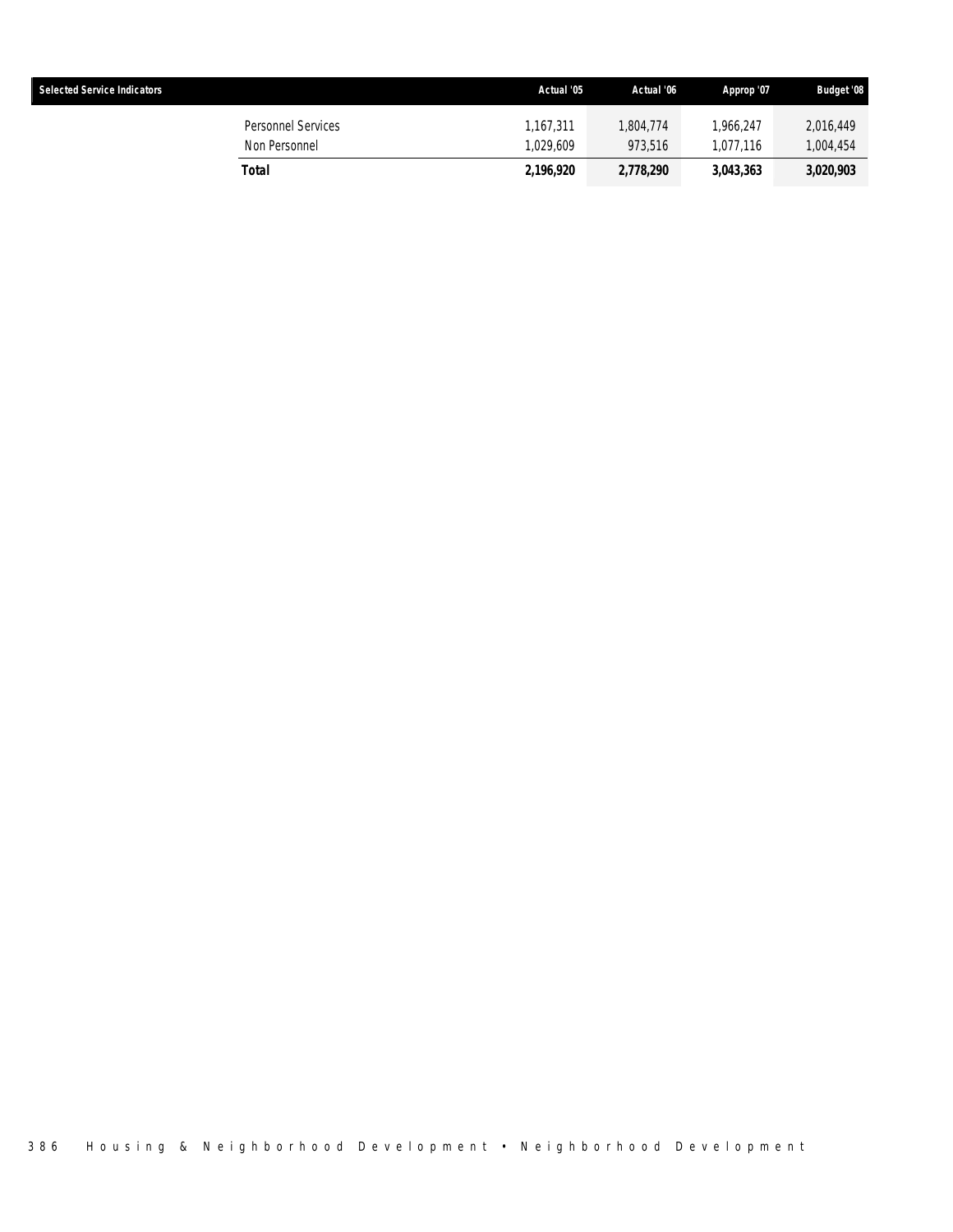# Neighborhood Development Operating Budget



## *Authorizing Statutes*

- Enabling Legislation, St. 1966, c. 642, s. 1-3.
- Sale of Certain Surplus Property, St. 1982, c. 190.
- Design Services, MGLA c. 7, s. 38A1/2.
- Public Works Construction, MGLA c. 30, s. 39M.
- Building Construction, MGLA c. 149, s. 44A-44J.
- Municipal Participation in Condominiums, MGLA c. 183 A, s. 20.
- Boston Urban Homestead Program, Ord. 1973, c. 13.
- Code Enforcement, MGLA c. 40, s. 21d; MGLA c. 270, s. 16; CBC Ord. 14, various sections.
- Transfers of Property to Boston Redevelopment Authority, St. 1943, c. 434, s. 4, as amended by St. 1961, c. 314.
- Committee on Foreclosed Real Estate; Powers, CBC Ord. 11, s. 250; St. 1943, c. 434, s. 4-5, as amended.
- MGLA c282, Acts of 1994 Ord., 1995 c.9.

## *Description of Services*

The Department provides services and assistance through a wide variety of programs that are designed to improve the current housing stock of existing homeowners, promote homeownership, develop and preserve affordable housing, foster economically viable neighborhood business districts, and dispose of City-owned tax foreclosed and surplus property in a responsible manner.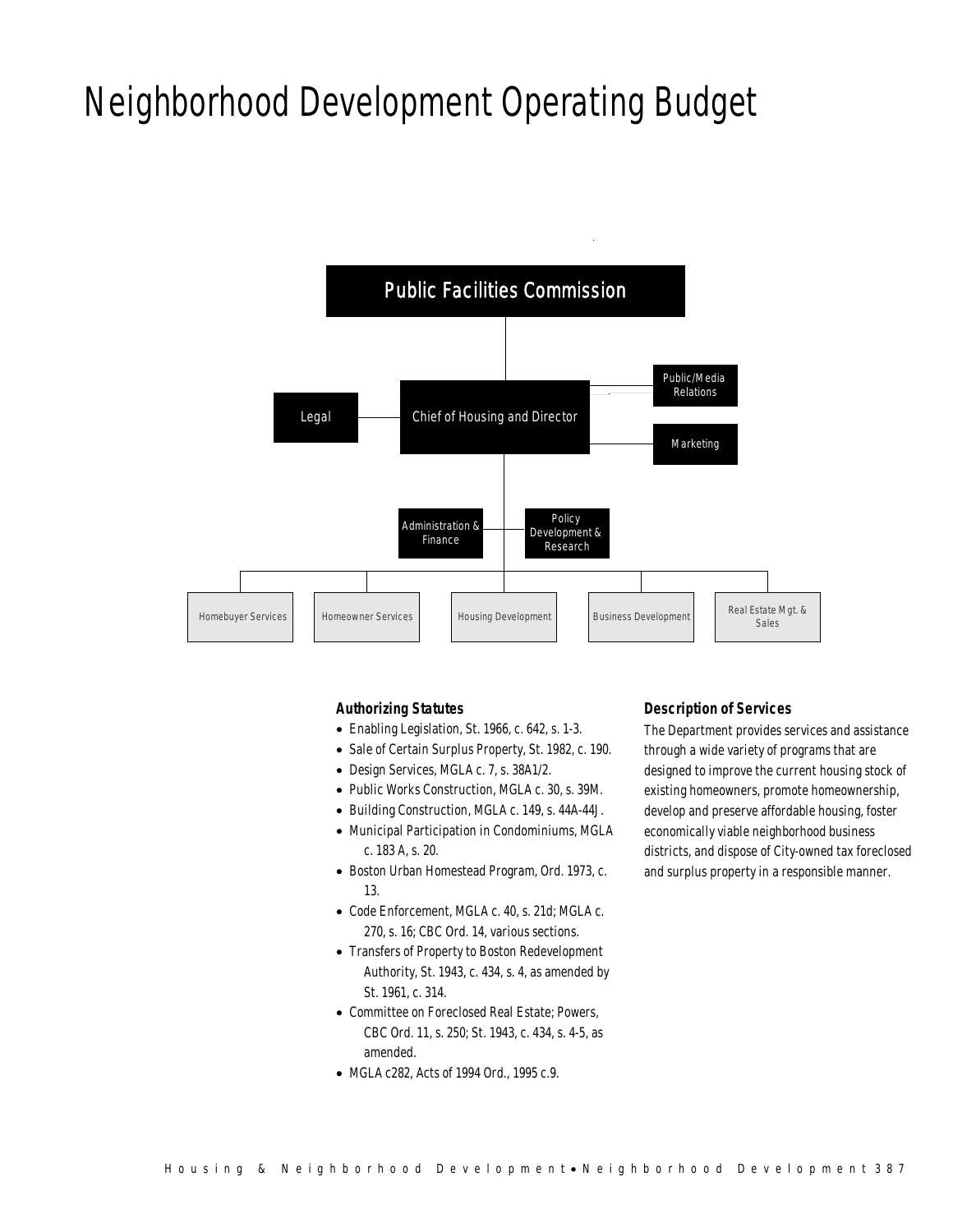# Department History

| <b>Personnel Services</b>       |                                                                                                                                                                                                                                                                                                                   | FY05 Expenditure                                                                                                | FY06 Expenditure                                                                                                | FY07 Appropriation                                                                                                | FY08 Adopted                                                                                          | Inc/Dec 07 vs 08                                                                                                            |
|---------------------------------|-------------------------------------------------------------------------------------------------------------------------------------------------------------------------------------------------------------------------------------------------------------------------------------------------------------------|-----------------------------------------------------------------------------------------------------------------|-----------------------------------------------------------------------------------------------------------------|-------------------------------------------------------------------------------------------------------------------|-------------------------------------------------------------------------------------------------------|-----------------------------------------------------------------------------------------------------------------------------|
|                                 | 51000 Permanent Employees<br>51100 Emergency Employees<br>51200 Overtime<br>51600 Unemployment Compensation<br>51700 Workers' Compensation<br><b>Total Personnel Services</b>                                                                                                                                     | 1,166,268<br>$\mathbf 0$<br>1,043<br>$\mathbf 0$<br>$\mathbf{0}$<br>1,167,311                                   | 1,801,312<br>$\mathbf{0}$<br>$\theta$<br>3,462<br>$\theta$<br>1,804,774                                         | 1,958,748<br>$\overline{0}$<br>$\overline{0}$<br>5,000<br>2,499<br>1,966,247                                      | 2,008,950<br>$\Omega$<br>$\Omega$<br>5,000<br>2,499<br>2,016,449                                      | 50,202<br>$\Omega$<br>$\overline{0}$<br>$\theta$<br>$\Omega$<br>50,202                                                      |
| <b>Contractual Services</b>     |                                                                                                                                                                                                                                                                                                                   | FY05 Expenditure                                                                                                | FY06 Expenditure                                                                                                | FY07 Appropriation                                                                                                | FY08 Adopted                                                                                          | Inc/Dec 07 vs 08                                                                                                            |
|                                 | 52100 Communications<br>52200 Utilities<br>52300 Contracted Ed Services<br>52400 Snow Removal<br>52500 Garbage/Waste Removal<br>52600 Repairs Buildings & Structures<br>52700 Repairs & Service of Equipment<br>52800 Transportation of Persons<br>52900 Contracted Services<br><b>Total Contractual Services</b> | 39,062<br>63,921<br>$\overline{0}$<br>$\overline{0}$<br>700<br>50,660<br>57,713<br>1,400<br>721,399<br>934,855  | 63,737<br>57,842<br>$\mathbf{0}$<br>$\mathbf{0}$<br>420<br>58,530<br>22,084<br>4,307<br>668,505<br>875,425      | 66,800<br>72,415<br>$\overline{0}$<br>$\overline{0}$<br>3,700<br>97,047<br>39,342<br>9,680<br>695,801<br>984,785  | 68,400<br>81,595<br>$\Omega$<br>$\Omega$<br>1,700<br>100,000<br>38,842<br>9,680<br>596,000<br>896,217 | 1,600<br>9,180<br>$\overline{0}$<br>$\mathbf{0}$<br>$-2,000$<br>2,953<br>$-500$<br>$\overline{0}$<br>$-99,801$<br>$-88,568$ |
| <b>Supplies &amp; Materials</b> |                                                                                                                                                                                                                                                                                                                   | FY05 Expenditure                                                                                                | FY06 Expenditure                                                                                                | FY07 Appropriation                                                                                                | FY08 Adopted                                                                                          | Inc/Dec 07 vs 08                                                                                                            |
|                                 | 53000 Auto Energy Supplies<br>53200 Food Supplies<br>53400 Custodial Supplies<br>53500 Med, Dental, & Hosp Supply<br>53600 Office Supplies and Materials<br>53700 Clothing Allowance<br>53800 Educational Supplies & Mat<br>53900 Misc Supplies & Materials<br><b>Total Supplies &amp; Materials</b>              | 3,447<br>$\mathbf{0}$<br>$\boldsymbol{0}$<br>$\theta$<br>25,607<br>$\theta$<br>$\mathbf{0}$<br>23,752<br>52,806 | 4,730<br>$\mathbf{0}$<br>$\mathbf{0}$<br>$\mathbf{0}$<br>19,195<br>$\mathbf{0}$<br>$\theta$<br>18,604<br>42,529 | 2,969<br>$\overline{0}$<br>$\overline{0}$<br>$\Omega$<br>22,875<br>$\overline{0}$<br>$\Omega$<br>28,066<br>53,910 | 2,969<br>$\Omega$<br>$\overline{0}$<br>$\Omega$<br>36,375<br>0<br>$\Omega$<br>23,016<br>62,360        | 0<br>$\Omega$<br>$\mathbf{0}$<br>$\theta$<br>13,500<br>$\overline{0}$<br>$\Omega$<br>$-5,050$<br>8,450                      |
| Current Chgs & Oblig            |                                                                                                                                                                                                                                                                                                                   | FY05 Expenditure                                                                                                | FY06 Expenditure                                                                                                | FY07 Appropriation                                                                                                | FY08 Adopted                                                                                          | Inc/Dec 07 vs 08                                                                                                            |
|                                 | 54300 Workers' Comp Medical<br>54400 Legal Liabilities<br>54500 Aid To Veterans<br>54600 Current Charges H&I<br>54700 Indemnification<br>54900 Other Current Charges<br>Total Current Chgs & Oblig                                                                                                                | 273<br>10,360<br>$\mathbf 0$<br>$\mathbf 0$<br>$\theta$<br>18,325<br>28,958                                     | 148<br>$\theta$<br>$\mathbf{0}$<br>$\mathbf{0}$<br>$\theta$<br>45,130<br>45,278                                 | 521<br>7,700<br>$\overline{0}$<br>$\overline{0}$<br>$\Omega$<br>26,500<br>34,721                                  | 1,021<br>5,450<br>0<br>$\mathbf{0}$<br>$\Omega$<br>34,706<br>41,177                                   | 500<br>$-2,250$<br>$\mathbf 0$<br>$\mathbf{0}$<br>$\Omega$<br>8,206<br>6,456                                                |
| Equipment                       |                                                                                                                                                                                                                                                                                                                   | FY05 Expenditure                                                                                                | FY06 Expenditure                                                                                                | FY07 Appropriation                                                                                                | FY08 Adopted                                                                                          | Inc/Dec 07 vs 08                                                                                                            |
|                                 | 55000 Automotive Equipment<br>55400 Lease/Purchase<br>55600 Office Furniture & Equipment<br>55900 Misc Equipment<br><b>Total Equipment</b>                                                                                                                                                                        | $\Omega$<br>3,681<br>$\mathbf{0}$<br>9,309<br>12,990                                                            | $\Omega$<br>$\mathbf 0$<br>3,734<br>6,550<br>10,284                                                             | $\Omega$<br>$\bf 0$<br>500<br>3,200<br>3,700                                                                      | $\Omega$<br>$\mathbf 0$<br>500<br>4,200<br>4,700                                                      | $\mathbf 0$<br>$\mathbf 0$<br>1,000<br>1,000                                                                                |
| <b>Other</b>                    |                                                                                                                                                                                                                                                                                                                   | FY05 Expenditure                                                                                                | FY06 Expenditure                                                                                                | FY07 Appropriation                                                                                                | FY08 Adopted                                                                                          | Inc/Dec 07 vs 08                                                                                                            |
|                                 | 56200 Special Appropriation<br>57200 Structures & Improvements<br>58000 Land & Non-Structure<br><b>Total Other</b>                                                                                                                                                                                                | $\boldsymbol{0}$<br>$\mathbf 0$<br>$\mathbf{0}$<br>$\mathbf{0}$                                                 | $\boldsymbol{0}$<br>$\mathbf{0}$<br>0<br>0                                                                      | $\overline{0}$<br>$\overline{0}$<br>$\theta$<br>0                                                                 | 0<br>0<br>0<br>0                                                                                      | $\mathbf 0$<br>$\Omega$                                                                                                     |
|                                 | <b>Grand Total</b>                                                                                                                                                                                                                                                                                                | 2,196,920                                                                                                       | 2,778,290                                                                                                       | 3,043,363                                                                                                         | 3,020,903                                                                                             | $-22,460$                                                                                                                   |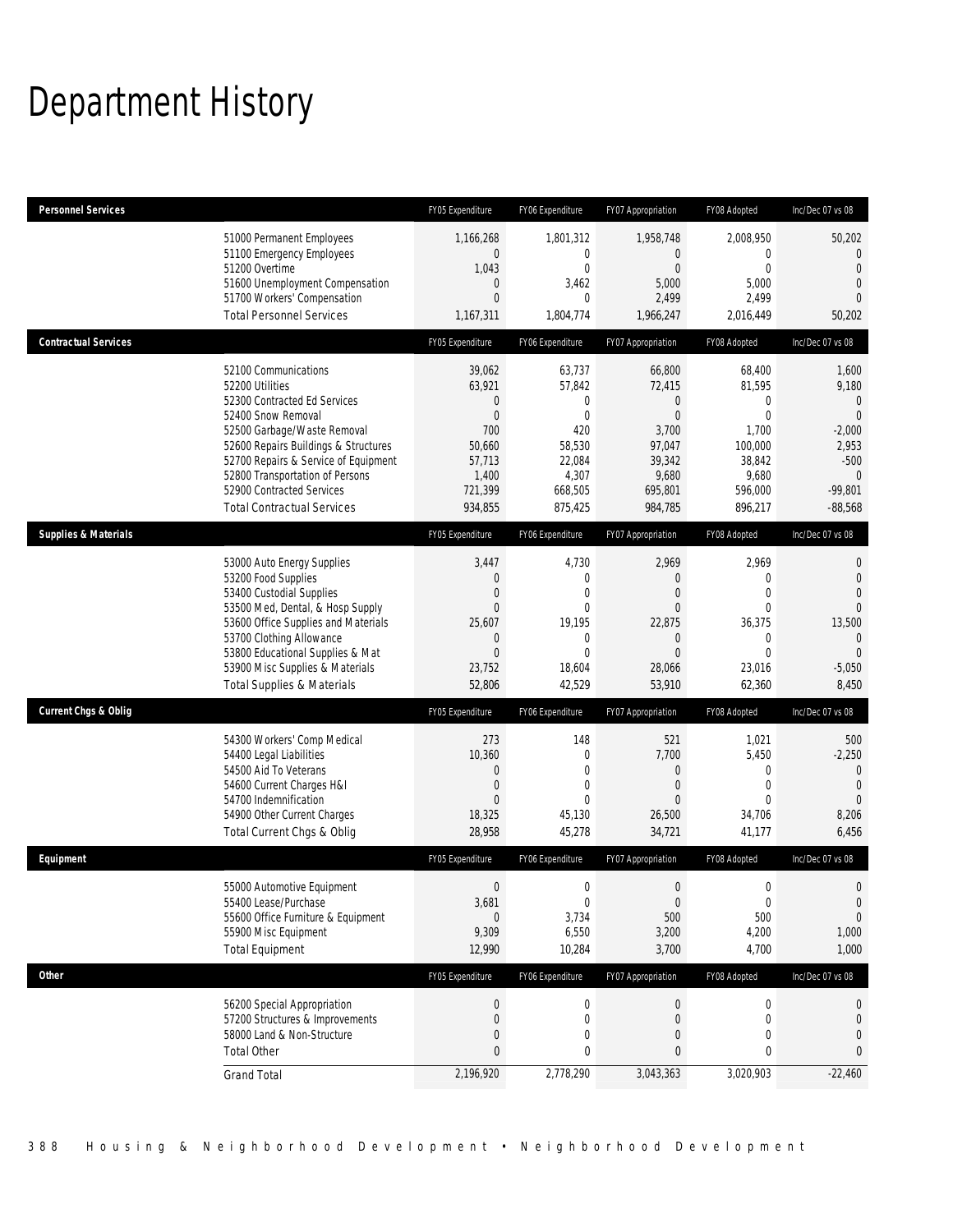# Department Personnel

| Title                            | Union<br>Code   | Grade     | Position | FY08 Salary | Title                             | Union<br>Code   | Grade | Position | FY08 Salary |
|----------------------------------|-----------------|-----------|----------|-------------|-----------------------------------|-----------------|-------|----------|-------------|
|                                  |                 |           |          |             |                                   |                 |       |          |             |
| Spec_Asst                        | <b>MYN</b>      | <b>NG</b> | 1.00     | 100,109     | Admin Svcs Manager                | SU <sub>2</sub> | 21    | 1.00     | 60,880      |
| <b>Dirctr</b>                    | <b>CDH</b>      | <b>NG</b> | 1.00     | 123,311     | Sr Budget Analyst                 | SU <sub>2</sub> | 21    | 1.00     | 60,880      |
| Board Member Appeals             | EX <sub>0</sub> | <b>NG</b> | 3.00     | 2,353       | Records Mngr                      | SU <sub>2</sub> | 21    | 1.00     | 60,880      |
| Dep.Dir.                         | <b>EXM</b>      | 29        | 1.00     | 90,347      | Special Assistant (DND)           | EXM             | 21    | 1.00     | 49,519      |
| Dir of Operations                | EXM             | 29        | 1.00     | 105,693     | Legal_Asst                        | EXM             | 20    | 1.00     | 52,174      |
| Dir-Public/Media Relations       | <b>EXM</b>      | 28        | 1.00     | 90,086      | Sr Account Specialist             | SU <sub>2</sub> | 20    | 1.00     | 56,317      |
| Dir-Marketing                    | EXM             | 28        | 1.00     | 91,838      | Procurement Officer               | SU <sub>2</sub> | 20    | 1.00     | 56,317      |
| <b>Assoc Deputy Director</b>     | EXM             | 27        | 1.00     | 90,347      | Payroll Officer                   | SU <sub>2</sub> | 19    | 1.00     | 52,100      |
| Sr Staff Attorney (DND)          | <b>EXM</b>      | 26        | 1.00     | 83,531      | <b>Mis Operations Specialist</b>  | SU <sub>2</sub> | 19    | 1.00     | 52,100      |
| Assistant-Director               | <b>EXM</b>      | 26        | 4.00     | 334,123     | Sr Accts Payable Specialist       | SU <sub>2</sub> | 19    | 1.00     | 52,100      |
| Spec_Asst_(DND)                  | <b>EXM</b>      | 25        | 1.00     | 77,228      | Records/Adm. Serv. Analyst        | SU <sub>2</sub> | 19    | 1.00     | 52,100      |
| Ex Asst                          | <b>EXM</b>      | 25        | 1.00     | 65,162      | Proq_Asst                         | SU <sub>2</sub> | 19    | 2.00     | 104,199     |
| Senior Programmer                | SU <sub>2</sub> | 23        | 1.00     | 71,150      | Admin Services Clerk              | SU <sub>2</sub> | 17    | 1.00     | 44,498      |
| Sr Project Manager               | SU <sub>2</sub> | 23        | 1.00     | 71,150      | Sr Hearing Officer (Rent Eq)      | SU4             | 16    | 1.00     | 58,050      |
| Neigh Liaison                    | EXM             | 23        | 1.00     | 63,475      | Adm Asst.                         | SU4             | 15    | 1.00     | 53,671      |
| <b>Budget Manager</b>            | SU <sub>2</sub> | 22        | 1.00     | 65,814      | <b>Client Services Specialist</b> | SU4             | 10    | 1.00     | 39,216      |
| <b>Accounting Manager</b>        | SU <sub>2</sub> | 22        | 1.00     | 65,814      | Dep Administrator                 | <b>MYO</b>      | 09    | 1.00     | 71,223      |
| <b>Communications Specialist</b> | <b>EXM</b>      | 22        | 1.00     | 61,035      | Prin Admin Asst(Client Serv)      | SE <sub>1</sub> | 09    | 1.00     | 84,171      |
| Clearinghouse&InventoryManager   | SU <sub>2</sub> | 22        | 1.00     | 64,098      | LegalCounsel(RentBoard)           | SE <sub>1</sub> | 06    | 1.00     | 65,222      |
| Prsnn'l Asst                     | <b>EXM</b>      | 22        | 1.00     | 61,035      | Data Proc Sys Analyst             | SE <sub>1</sub> | 06    | 1.00     | 65,222      |
| Special Assistant                | EXM             | 22        | 1.00     | 60,638      | RecordsMngr/Coord(RentBb)         | SE <sub>1</sub> | 05    | 1.00     | 59,839      |
| Property Mgmt                    | SU <sub>2</sub> | 22        | 3.00     | 176,593     | AdminAsst(RentalHousing)          | SE <sub>1</sub> | 04    | 1.00     | 54,455      |
|                                  |                 |           |          |             | <b>Total</b>                      |                 |       | 52       | 3,320,063   |

|                              | 2,008,950                 |
|------------------------------|---------------------------|
| <b>Salary Savings</b>        | $-110,865$                |
| Chargebacks                  | $-1,240,739$              |
| Other                        | 37,936                    |
| <b>Differential Payments</b> | 2,555                     |
| <b>Adjustments</b>           |                           |
|                              |                           |
|                              | <b>FY08 Total Request</b> |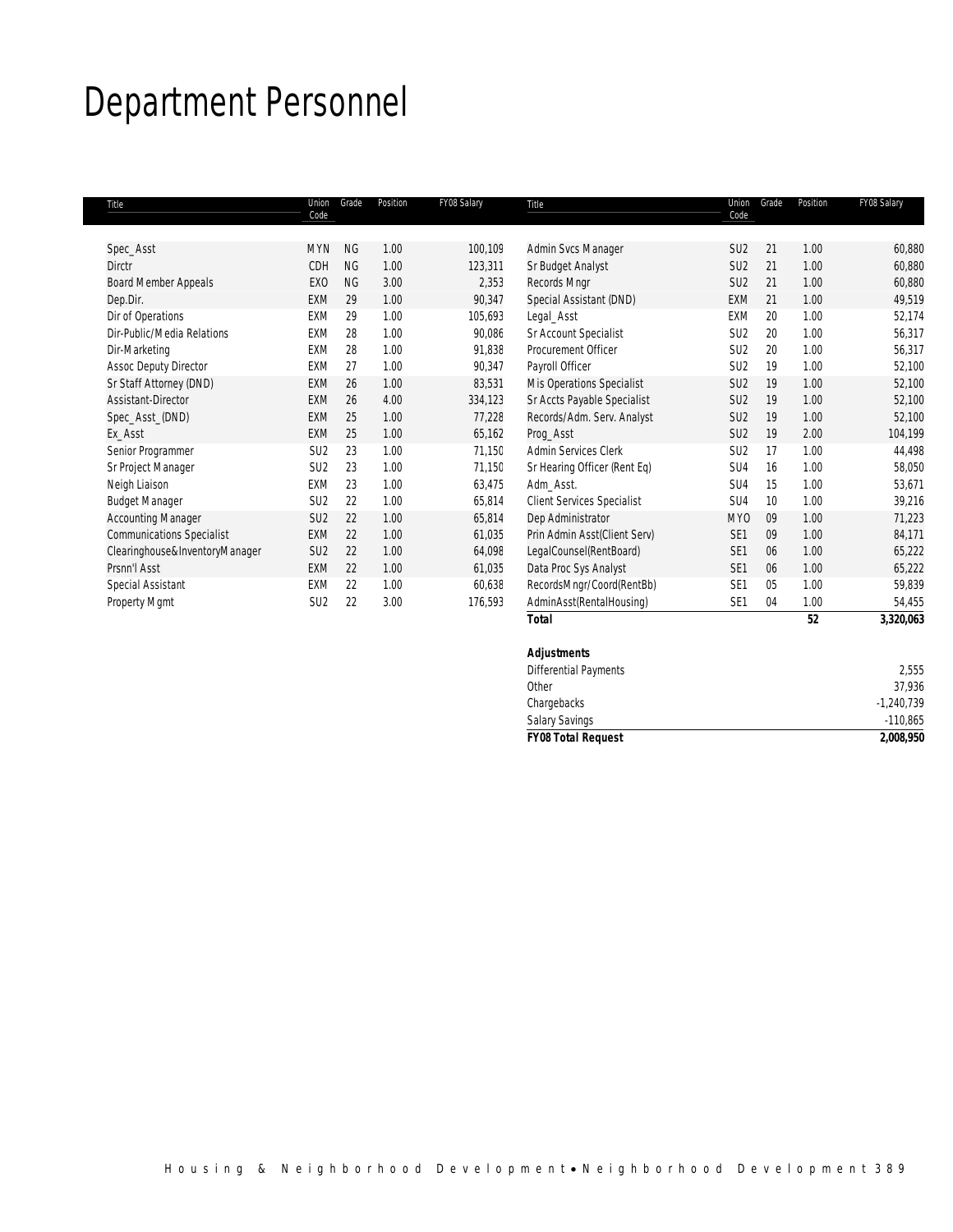# External Funds History

| <b>Personnel Services</b>       |                                                                                                                                                                                                                                                                                                                   | FY05 Expenditure                                                                                                                   | FY06 Expenditure                                                                                                                                  | FY07 Appropriation                                                                                                                    | FY08 Adopted                                                                                                                  | Inc/Dec 07 vs 08                                                                                                                |
|---------------------------------|-------------------------------------------------------------------------------------------------------------------------------------------------------------------------------------------------------------------------------------------------------------------------------------------------------------------|------------------------------------------------------------------------------------------------------------------------------------|---------------------------------------------------------------------------------------------------------------------------------------------------|---------------------------------------------------------------------------------------------------------------------------------------|-------------------------------------------------------------------------------------------------------------------------------|---------------------------------------------------------------------------------------------------------------------------------|
|                                 | 51000 Permanent Employees<br>51100 Emergency Employees<br>51200 Overtime<br>51300 Part Time Employees<br>51400 Health Insurance<br>51500 Pension & Annunity<br>51600 Unemployment Compensation<br>51700 Workers' Compensation<br>51800 Indirect Costs<br>51900 Medicare<br><b>Total Personnel Services</b>        | 10.610.755<br>$\mathbf 0$<br>1,373<br>$\mathbf{0}$<br>912.314<br>625,430<br>8,512<br>$\mathbf{0}$<br>5,413<br>99,047<br>12,262,844 | 10,724,004<br>$\mathbf{0}$<br>1,195<br>$\mathbf{0}$<br>1,063,740<br>1,006,195<br>$\mathbf{0}$<br>$\mathbf{0}$<br>228,561<br>100,308<br>13,124,003 | 11,312,834<br>$\Omega$<br>$\overline{0}$<br>$\overline{0}$<br>2,160,060<br>889,320<br>42,000<br>0<br>276,908<br>142,916<br>14,824,038 | 11,380,781<br>$\mathbf{0}$<br>$\Omega$<br>$\Omega$<br>2,303,073<br>907,119<br>42,000<br>0<br>302,852<br>146,147<br>15,081,972 | 67,947<br>$\mathbf{0}$<br>$\Omega$<br>$\Omega$<br>143,013<br>17,799<br>$\mathbf 0$<br>$\theta$<br>25,944<br>3,231<br>257,934    |
| <b>Contractual Services</b>     |                                                                                                                                                                                                                                                                                                                   | FY05 Expenditure                                                                                                                   | FY06 Expenditure                                                                                                                                  | FY07 Appropriation                                                                                                                    | FY08 Adopted                                                                                                                  | Inc/Dec 07 vs 08                                                                                                                |
|                                 | 52100 Communications<br>52200 Utilities<br>52300 Contracted Ed Services<br>52400 Snow Removal<br>52500 Garbage/Waste Removal<br>52600 Repairs Buildings & Structures<br>52700 Repairs & Service of Equipment<br>52800 Transportation of Persons<br>52900 Contracted Services<br><b>Total Contractual Services</b> | 120,744<br>61,397<br>$\boldsymbol{0}$<br>$\mathbf{0}$<br>655<br>6,036<br>54,749<br>12,904<br>42,206,426<br>42,462,911              | 109,206<br>87,120<br>$\mathbf{0}$<br>$\mathbf{0}$<br>200<br>95,890<br>81,850<br>12,057<br>52,043,573<br>52,429,896                                | 107,026<br>88,331<br>$\overline{0}$<br>$\overline{0}$<br>780<br>103,000<br>92,190<br>40,000<br>49,515,036<br>49,946,363               | 107,026<br>91,331<br>$\mathbf{0}$<br>$\Omega$<br>780<br>115,000<br>86,390<br>52,800<br>95,142,401<br>95,595,728               | $\mathbf{0}$<br>3,000<br>$\mathbf{0}$<br>$\Omega$<br>$\overline{0}$<br>12,000<br>$-5,800$<br>12,800<br>45,627,365<br>45,649,365 |
| <b>Supplies &amp; Materials</b> |                                                                                                                                                                                                                                                                                                                   | FY05 Expenditure                                                                                                                   | FY06 Expenditure                                                                                                                                  | FY07 Appropriation                                                                                                                    | FY08 Adopted                                                                                                                  | Inc/Dec 07 vs 08                                                                                                                |
|                                 | 53000 Auto Energy Supplies<br>53200 Food Supplies<br>53400 Custodial Supplies<br>53500 Med, Dental, & Hosp Supply<br>53600 Office Supplies and Materials<br>53800 Educational Supplies & Mat<br>53900 Misc Supplies & Materials<br><b>Total Supplies &amp; Materials</b>                                          | 1,939<br>475<br>$\mathbf{0}$<br>$\mathbf{0}$<br>37,701<br>$\mathbf{0}$<br>69,222<br>109,337                                        | 2,338<br>246<br>674<br>$\mathbf{0}$<br>75,405<br>$\mathbf{0}$<br>46,246<br>124,909                                                                | 5,763<br>4,000<br>1,000<br>$\overline{0}$<br>84,400<br>$\overline{0}$<br>62,329<br>157,492                                            | 5,763<br>4,000<br>1,000<br>$\mathbf 0$<br>97,900<br>$\Omega$<br>125,469<br>234,132                                            | 0<br>$\theta$<br>$\theta$<br>$\theta$<br>13,500<br>$\Omega$<br>63,140<br>76,640                                                 |
| <b>Current Chgs &amp; Oblig</b> |                                                                                                                                                                                                                                                                                                                   | FY05 Expenditure                                                                                                                   | FY06 Expenditure                                                                                                                                  | FY07 Appropriation                                                                                                                    | FY08 Adopted                                                                                                                  | Inc/Dec 07 vs 08                                                                                                                |
|                                 | 54300 Workers' Comp Medical<br>54400 Legal Liabilities<br>54600 Current Charges H&I<br>54900 Other Current Charges<br>Total Current Chgs & Oblig                                                                                                                                                                  | 4,429<br>$\mathbf{0}$<br>$\mathbf{0}$<br>39,973<br>44,402                                                                          | 0<br>$\mathbf{0}$<br>$\theta$<br>224,384<br>224,384                                                                                               | $\mathbf 0$<br>$\mathbf{0}$<br>$\Omega$<br>186,565<br>186,565                                                                         | $\mathbf 0$<br>0<br>$\Omega$<br>214,650<br>214,650                                                                            | 0<br>$\theta$<br>$\theta$<br>28,085<br>28,085                                                                                   |
| Eauipment                       |                                                                                                                                                                                                                                                                                                                   | FY05 Expenditure                                                                                                                   | FY06 Expenditure                                                                                                                                  | <b>FY07 Annronriation</b>                                                                                                             | <b>EY08 Adopted</b>                                                                                                           | $Inc/Der 07$ vs 08                                                                                                              |
|                                 | 55000 Automotive Equipment<br>55400 Lease/Purchase<br>55600 Office Furniture & Equipment<br>55900 Misc Equipment<br><b>Total Equipment</b>                                                                                                                                                                        | 28,800<br>7,474<br>345<br>35,405<br>72,024                                                                                         | 0<br>$\Omega$<br>9,084<br>56,396<br>65,480                                                                                                        | $\mathbf 0$<br>0<br>5,074<br>50,800<br>55,874                                                                                         | 0<br>$\Omega$<br>13,478<br>72,300<br>85,778                                                                                   | 0<br>$\theta$<br>8,404<br>21,500<br>29,904                                                                                      |
| <b>Other</b>                    |                                                                                                                                                                                                                                                                                                                   | FY05 Expenditure                                                                                                                   | FY06 Expenditure                                                                                                                                  | FY07 Appropriation                                                                                                                    | FY08 Adopted                                                                                                                  | Inc/Dec 07 vs 08                                                                                                                |
|                                 | 56200 Special Appropriation<br>57200 Structures & Improvements<br>58000 Land & Non-Structure<br><b>Total Other</b><br><b>Grand Total</b>                                                                                                                                                                          | $\boldsymbol{0}$<br>$\boldsymbol{0}$<br>$\boldsymbol{0}$<br>$\mathbf{0}$<br>54,951,518                                             | $\boldsymbol{0}$<br>$\boldsymbol{0}$<br>$\mathbf 0$<br>$\mathbf 0$<br>65,968,672                                                                  | $\boldsymbol{0}$<br>$\boldsymbol{0}$<br>$\boldsymbol{0}$<br>$\overline{0}$<br>65,170,332                                              | $\boldsymbol{0}$<br>$\mathbf 0$<br>0<br>0<br>111,212,260                                                                      | $\mathbf{0}$<br>$\boldsymbol{0}$<br>0<br>$\mathbf{0}$<br>46,041,928                                                             |
|                                 |                                                                                                                                                                                                                                                                                                                   |                                                                                                                                    |                                                                                                                                                   |                                                                                                                                       |                                                                                                                               |                                                                                                                                 |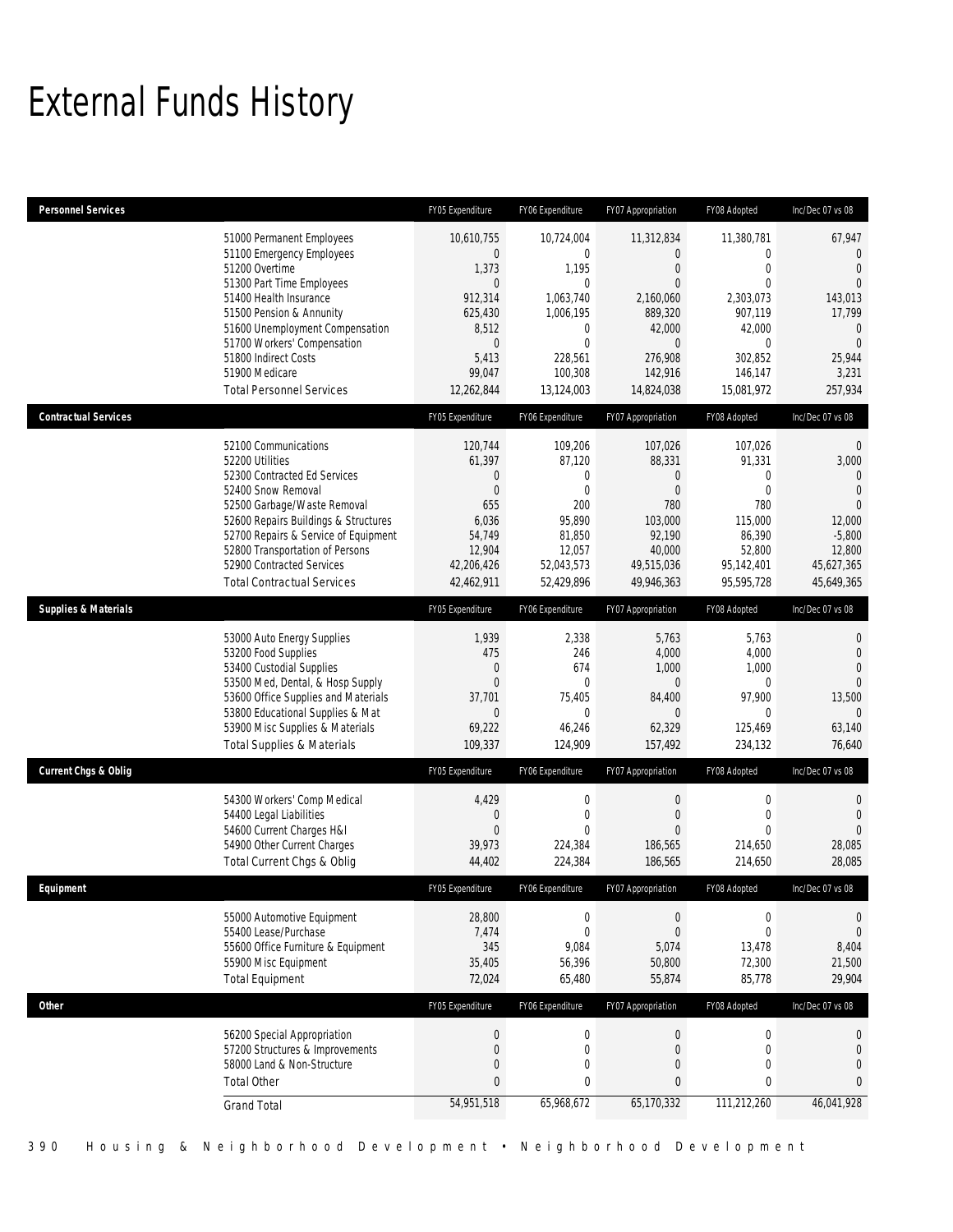# External Funds Personnel

| Title                          | Union<br>Code   | Grade     | Position | FY08 Salary | Title                             | Union<br>Code   | Grade | Position       | FY08 Salary |
|--------------------------------|-----------------|-----------|----------|-------------|-----------------------------------|-----------------|-------|----------------|-------------|
|                                |                 |           |          |             |                                   |                 |       |                |             |
| <b>Spec Asst Director</b>      | EXM             | <b>NG</b> | 1.00     | 66,015      | Sr Landscape Architect            | SU <sub>2</sub> | 22    | 1.00           | 65,814      |
| Administ.Assist                | EXM             | <b>NG</b> | 5.00     | 221,929     | Housing Development Offcr         | SU <sub>2</sub> | 22    | 13.00          | 744,822     |
| Dep.Dir.                       | <b>EXM</b>      | 29        | 7.00     | 679,733     | Neigh Business Manager            | SU <sub>2</sub> | 22    | 7.00           | 446,181     |
| Program Dir                    | <b>EXM</b>      | 28        | 1.00     | 97,719      | ProjectMngr                       | SU <sub>2</sub> | 22    | 1.00           | 65,814      |
| Dir Of Legal Unit              | EXM             | 28        | 1.00     | 96,148      | Network Admin                     | SU <sub>2</sub> | 22    | 1.00           | 63,132      |
| Policy Advisor                 | EXM             | 28        | 1.00     | 97,401      | Sr Research & Devel Anylst        | SU <sub>2</sub> | 22    | 2.00           | 103,159     |
| Asst-Director                  | EXM             | 26        | 10.00    | 782,671     | BostonHomeCenterManager (DND)     | SU <sub>2</sub> | 22    | 1.00           | 65,814      |
| Controller                     | EXM             | 26        | 1.00     | 83,531      | Finance Manager                   | SU <sub>2</sub> | 22    | 1.00           | 57,768      |
| <b>Asst Director</b>           | <b>EXM</b>      | 26        | 1.00     | 83,531      | Property Mgmt                     | SU <sub>2</sub> | 22    | 1.00           | 65,814      |
| <b>Operations Specialist</b>   | SU <sub>2</sub> | 26        | 1.00     | 89,921      | Compliance Officer                | SU <sub>2</sub> | 21    | 2.00           | 113,426     |
| <b>Operations Manager</b>      | EXM             | 25        | 5.00     | 377,703     | Prog_Mngr                         | SU <sub>2</sub> | 21    | 11.00          | 604,407     |
| Sr Communications Spec         | <b>EXM</b>      | 24        | 2.00     | 121,568     | Archt                             | SU <sub>2</sub> | 21    | 5.00           | 229,836     |
| Sr Housing Develop Offcr       | SU <sub>2</sub> | 24        | 5.00     | 355,630     | Mapping Systems Specialist        | SU <sub>2</sub> | 21    | 1.00           | 60,880      |
| <b>Chief Architect</b>         | SU <sub>2</sub> | 24        | 1.00     | 53,760      | <b>Construction Specialist II</b> | SU <sub>2</sub> | 21    | 1.00           | 60,880      |
| Dir Of Marketing (OBD)         | EXM             | 24        | 1.00     | 50,167      | Project Mngr                      | SU <sub>2</sub> | 21    | 14.00          | 770,750     |
| Sr Project Manager (DND)       | SU <sub>2</sub> | 24        | 2.00     | 153,845     | Accntant                          | SU <sub>2</sub> | 21    | 1.00           | 45,014      |
| Sr Neigh Business Mgr (DND)    | SU <sub>2</sub> | 24        | 1.00     | 76,923      | Special Assistant (DND)           | EXM             | 21    | 1.00           | 39,415      |
| <b>Construction Manager</b>    | SU <sub>2</sub> | 23        | 2.00     | 133,031     | Graphic Designer                  | SU <sub>2</sub> | 21    | 1.00           | 48,905      |
| Manager Compiance              | SU <sub>2</sub> | 23        | 1.00     | 71,150      | Procurement Officer               | SU <sub>2</sub> | 20    | 1.00           | 56,317      |
| Manager of Mapping & Data Serv | SU <sub>2</sub> | 23        | 1.00     | 49,706      | <b>Contruction Specialist I</b>   | SU <sub>2</sub> | 20    | 12.00          | 589,117     |
| Sr Program Manager             | SU <sub>2</sub> | 23        | 7.00     | 468,346     | Computer Specialist               | SU <sub>2</sub> | 20    | 2.00           | 94,914      |
| Manager Of Research & Dev      | SU <sub>2</sub> | 23        | 1.00     | 49,706      | <b>Compliance Monitor</b>         | SU <sub>2</sub> | 20    | 1.00           | 45,480      |
| Sr Business Manager            | SU <sub>2</sub> | 23        | 1.00     | 71,150      | ProgramAssistant(MultiLingual)    | SU <sub>2</sub> | 20    | 2.00           | 99,635      |
| Construcction&DesignServMngr   | SU <sub>2</sub> | 23        | 1.00     | 66,708      | Loan Monitor                      | SU <sub>2</sub> | 19    | 3.00           | 156,299     |
| Sr Project Manager             | SU <sub>2</sub> | 23        | 7.00     | 476,604     | Proq_Asst                         | SU <sub>2</sub> | 19    | 15.00          | 725,672     |
| Design Services Manager        | SU <sub>2</sub> | 23        | 1.00     | 70,099      | Financial_Analyst                 | SU <sub>2</sub> | 19    | 2.00           | 84,961      |
| Sr Research & Systems Dev Spe  | SU <sub>2</sub> | 23        | 1.00     | 49,705      | Admin.Assist.                     | MY <sub>0</sub> | 18    | 1.00           | 33,051      |
| <b>Communication Spec</b>      | EXM             | 22        | 2.00     | 110,069     | Admin.Assist.                     | SU <sub>2</sub> | 18    | 1.00           | 48,199      |
| Sr Compliance Officer          | SU <sub>2</sub> | 22        | 1.00     | 65,814      | Legal_Sec                         | EXM             | 18    | 1.00           | 44,597      |
| Sr Fininace Analyst            | SU <sub>2</sub> | 22        | 1.00     | 65,814      | Sr Adm Services Clerk (DND)       | SU <sub>2</sub> | 18    | 1.00           | 48,199      |
|                                |                 |           |          |             | Secretary                         | SU <sub>2</sub> | 17    | 7.00           | 221,037     |
|                                |                 |           |          |             | $\overline{\phantom{a}}$          |                 |       | $\overline{a}$ | 22.205.205  |

| Total                     | 187 | 11,135,407   |
|---------------------------|-----|--------------|
| <b>Adjustments</b>        |     |              |
| Differential Payments     |     |              |
| Other                     |     | 65,800       |
| Chargebacks               |     | 1,301,684    |
| <b>Salary Savings</b>     |     | $-1,122,111$ |
| <b>FY08 Total Request</b> |     | 11,380,780   |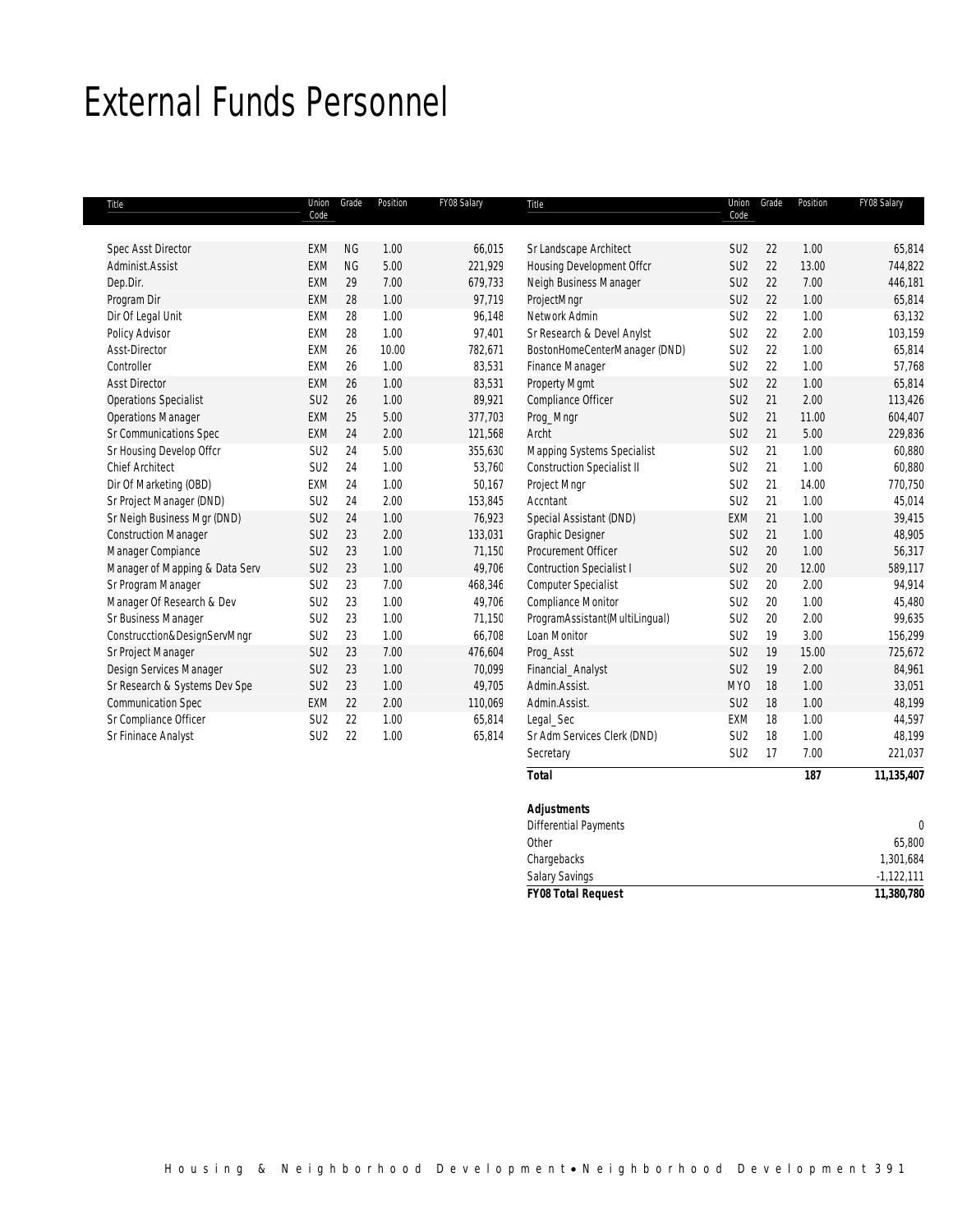# Program 1. Neighborhood Development Administration

## *Robert Cahill, Manager Organization: 188100*

### *Program Description*

The Administration Program enforces Department policies and procedures and provides support services to all Neighborhood Development programs to ensure the effective completion of departmental goals in compliance with City, State and Federal laws and regulations.

### *Program Strategies*

• To provide administrative and financial assistance for Jobs and Community Services (JCS) human service programs and all DND programs.

| <b>Selected Service Indicators</b> | Actual '05 | Actual '06 | Approp '07 | <b>Budget '08</b> |
|------------------------------------|------------|------------|------------|-------------------|
| Personnel Services                 | 825,208    | 787.967    | 985.829    | 970,538           |
| Non Personnel                      | 418.373    | 317.642    | 368,419    | 375.975           |
| Total                              | 1.243.581  | 1,105,609  | 1,354,248  | 1,346,513         |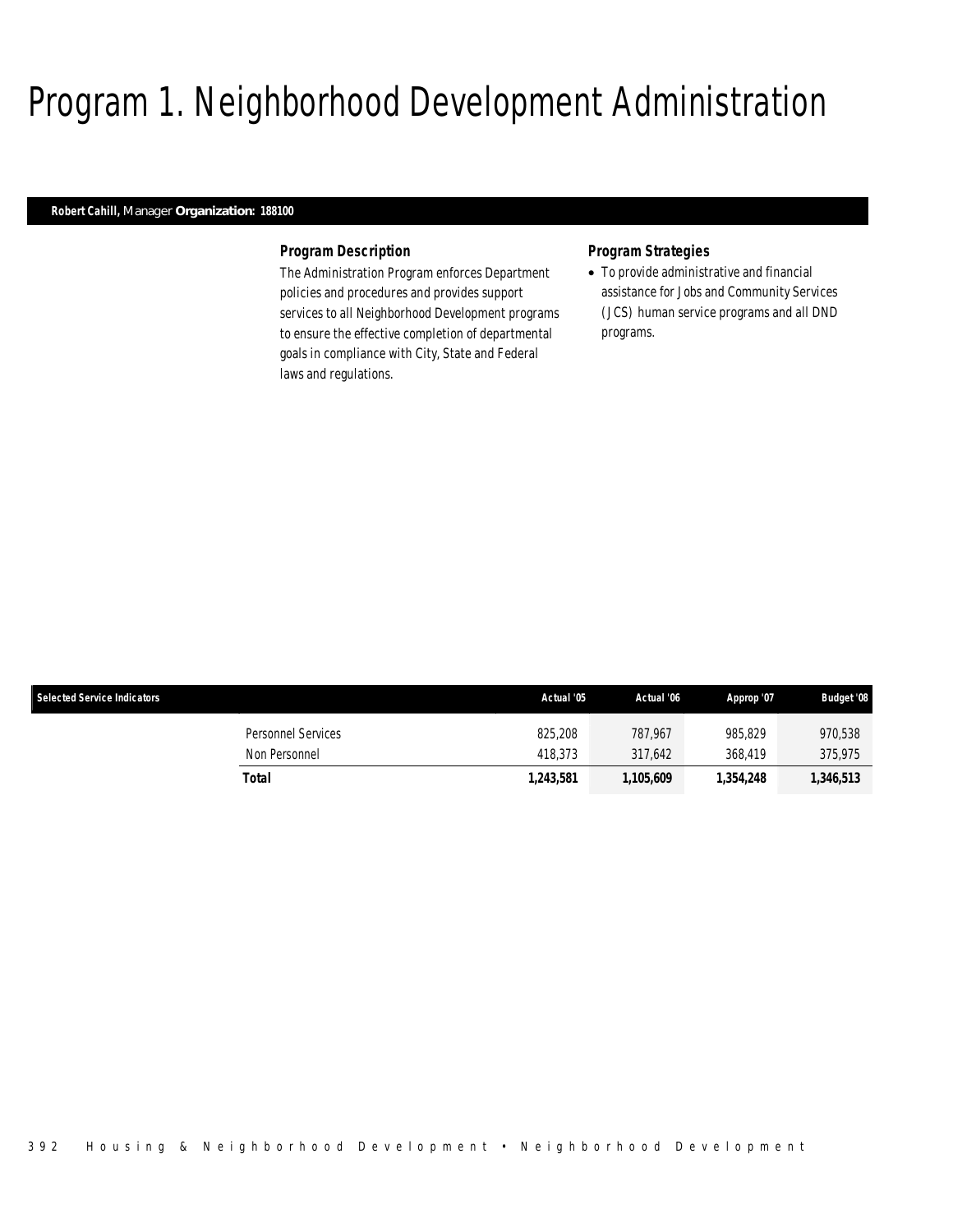# Program 2. Real Estate Management & Sales

## *Sandra Duran, Manager Organization: 188200*

### *Program Description*

The Real Estate Management & Sales Program works to manage disposal of foreclosed land parcels and foreclosed buildings as quickly as possible, and in a manner that generates revenue for the City and provides benefits to the community.

## *Program Strategies*

- To manage tax-foreclosed and surplus property.
- To dispose of tax-foreclosed and surplus property.

| <b>Performance Measures</b>        |                                                                | Actual '05 | Actual '06 | Projected '07 | Target '08        |
|------------------------------------|----------------------------------------------------------------|------------|------------|---------------|-------------------|
|                                    | City-owned buildings sold or transferred                       | 4          | 4          | 6             |                   |
|                                    | City-owned land parcels sold or transferred                    | 55         | 95         | 117           | 125               |
|                                    | Occupied and vacant city-owned buildings<br>repaired/preserved | 44         | 62         | 49            | 40                |
|                                    | Total city-owned buildings                                     | 35         | 45         | 41            | 40                |
|                                    | Total city-owned land parcels                                  | 1,846      | 1,748      | 1,654         | 1,650             |
|                                    | Vacant city-owned parcels cleaned, fenced and<br>maintained    | 1,800      | 1,815      | 1,528         | 1,700             |
|                                    |                                                                |            |            |               |                   |
| <b>Selected Service Indicators</b> |                                                                | Actual '05 | Actual '06 | Approp '07    | <b>Budget '08</b> |
|                                    | Personnel Services                                             | 206,555    | 470,842    | 270,136       | 323,193           |
|                                    | Non Personnel                                                  | 577,824    | 600,419    | 644,197       | 560,479           |
|                                    | Total                                                          | 784,379    | 1,071,261  | 914,333       | 883,672           |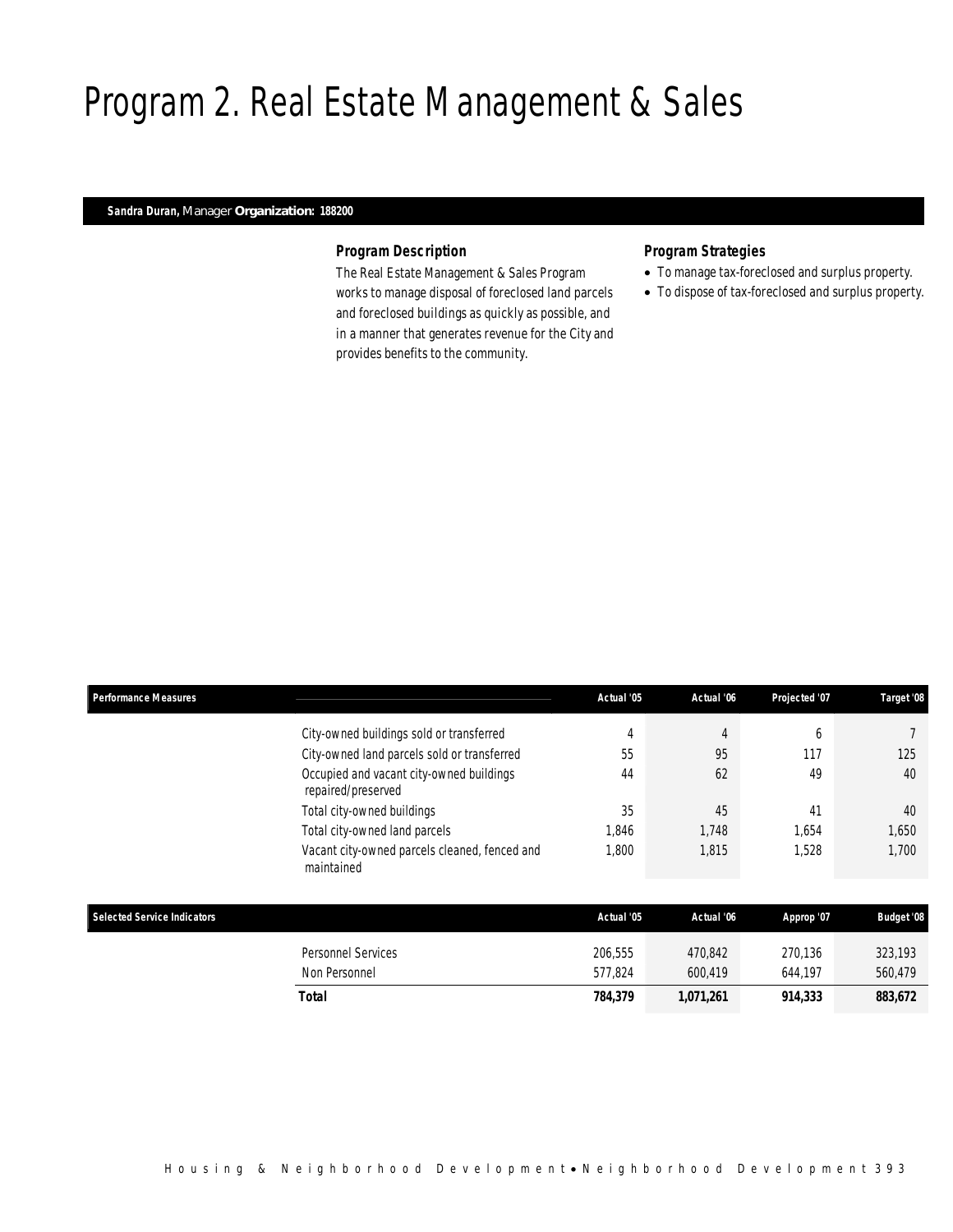# Program 3. Housing Development

### *Carole Cornelison, Manager Organization: 188300*

### *Program Description*

The mission of this program is to strengthen Boston neighborhoods by working with community groups to improve the economic, housing and physical environment of the neighborhoods. This is accomplished through increasing homeownership and housing investment, strengthening neighborhood real estate markets and improving neighborhood confidence. This program will emphasize homeownership development, affordable rental housing production, elderly housing and streamlining the funding process through the use of competitive funding rounds. There continues to be a need for the City to direct federal and City resources toward the development of affordable housing.\* In FY06, the Rental Housing Resource Center was consolidated in the Housing Development Program of the Department of Neighborhood Development.

### *Program Strategies*

- To assist tenants and landlords to preserve their tenancies or secure alternative housing, including those at risk of homelessness.
- To assist existing homeowners in retaining their homes and to encourage homeownership.
- To develop city and private properties for new affordable homeownership, rental and special needs housing.

| <b>Performance Measures</b> |                                                                                               | Actual '05 | Actual '06 | Projected '07 | Target '08 |
|-----------------------------|-----------------------------------------------------------------------------------------------|------------|------------|---------------|------------|
|                             | Mediation held to settle landlord/tenant disputes                                             | 92         | 91         | 97            | 150        |
|                             | Good Neighbor Handbooks Distributed                                                           | 5,500      | 5,293      | 4.007         | 5,000      |
|                             | Homeless households provided with housing<br>assistance and/or support services               | 1062       | 1212       | 1.497         | 1,365      |
|                             | Housing placements or tenancies preserved<br>through referrals to housing counseling agencies | 611        | 657        | 679           | 600        |
| assistance                  | New homebuyers provided with financial                                                        | 298        | 218        | 117           | 120        |
|                             | Number of housing units awarded                                                               |            |            |               | 535        |
|                             | Persons with AIDS provided with housing<br>assistance and/or support services                 | 540        | 339        | 251           | 537        |
| technical assistance        | Homeowners receiving foreclosure prevention                                                   |            |            |               | 1,532      |
|                             |                                                                                               |            |            |               |            |

| <b>Selected Service Indicators</b>  | Actual '05      | Actual '06        | Approp '07        | <b>Budget '08</b> |
|-------------------------------------|-----------------|-------------------|-------------------|-------------------|
| Personnel Services<br>Non Personnel | 74.565<br>2.814 | 525,231<br>27.955 | 648.871<br>28,500 | 701,168<br>28,500 |
| Total                               | 77,379          | 553,186           | 677.371           | 729,668           |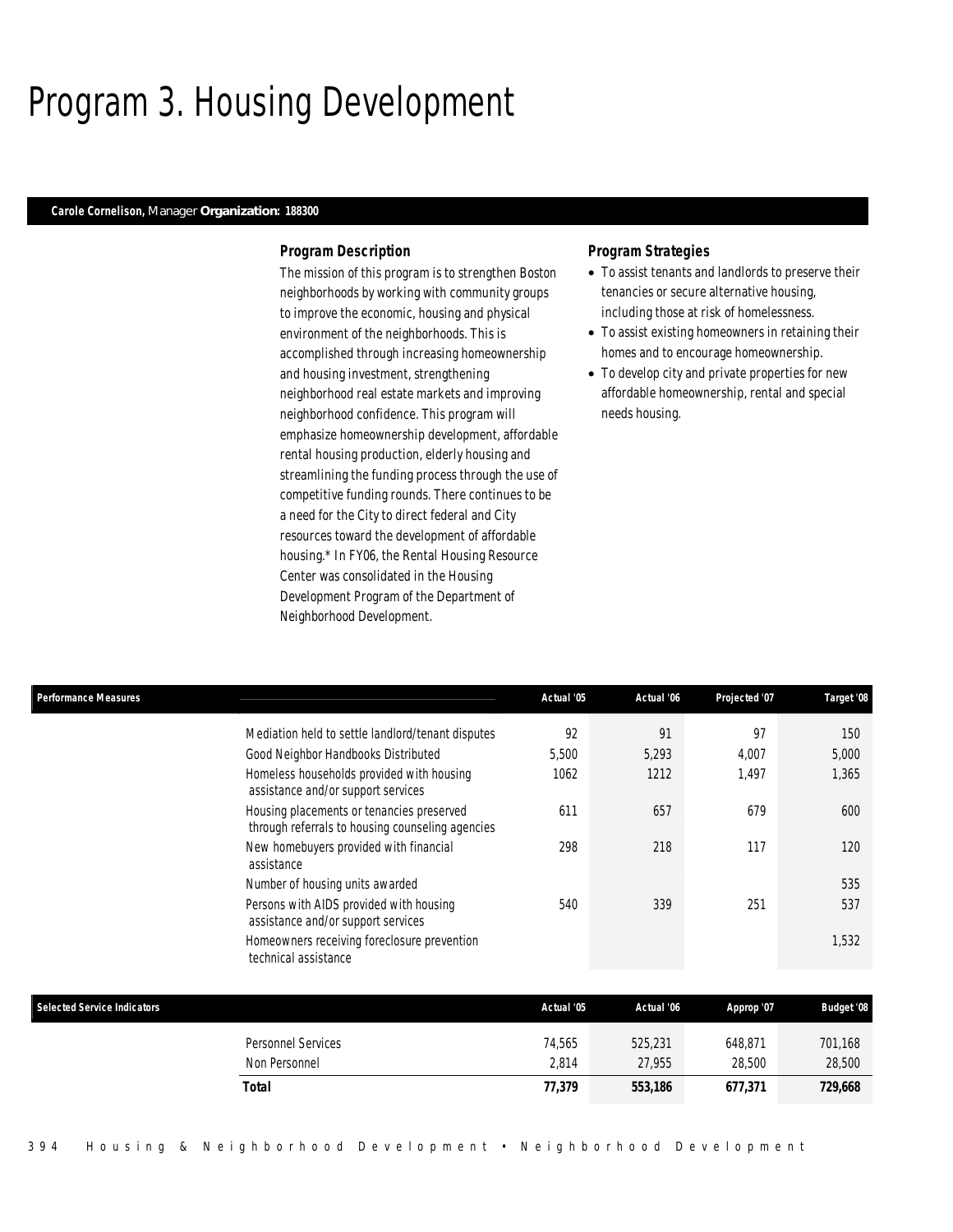# Program 4. Business Services

## *Andre Porter, Manager Organization: 188400*

## *Program Description*

The Neighborhood Business Services Program works to develop and preserve economically viable and attractive businesses in Main Street districts and other neighborhood business districts, to create jobs and increase the City's tax base,

# *Program Strategies*

• To promote the development and preservation of economically viable, attractive businesses and non-profits in Main Streets and other neighborhood business districts.

| <b>Performance Measures</b>        |                                                                                                | Actual '05 | Actual '06 | Projected '07 | Target '08        |
|------------------------------------|------------------------------------------------------------------------------------------------|------------|------------|---------------|-------------------|
|                                    | <b>Businesses in Main Streets Districts</b><br>Businesses participating in Boston Community    |            |            |               | 2,500<br>500      |
|                                    | Card Program<br>Businesses provided with referral services<br>through Business Assistance Team | 1,657      | 996        | 1,026         | 1,250             |
|                                    | Dollars spent by Boston Community Cardholders<br>in participating businesses                   |            |            |               | 750,000           |
|                                    | Jobs created through Main Streets Program                                                      | 241        | 519        | 265           | 80                |
|                                    | Jobs created/retained through DND programs<br>other than Main Streets                          | 130        | 588        | 218           | 320               |
|                                    | New businesses opened with financial technical<br>assistance                                   | 80         | 92         | 62            | 45                |
|                                    |                                                                                                |            |            |               |                   |
| <b>Selected Service Indicators</b> |                                                                                                | Actual '05 | Actual '06 | Approp '07    | <b>Budget '08</b> |
|                                    | Personnel Services                                                                             | 60,983     | 20,734     | 61,411        | 21,550            |
|                                    | Non Personnel                                                                                  | 30,598     | 27,500     | 36,000        | 39,500            |
|                                    | Total                                                                                          | 91,581     | 48,234     | 97,411        | 61,050            |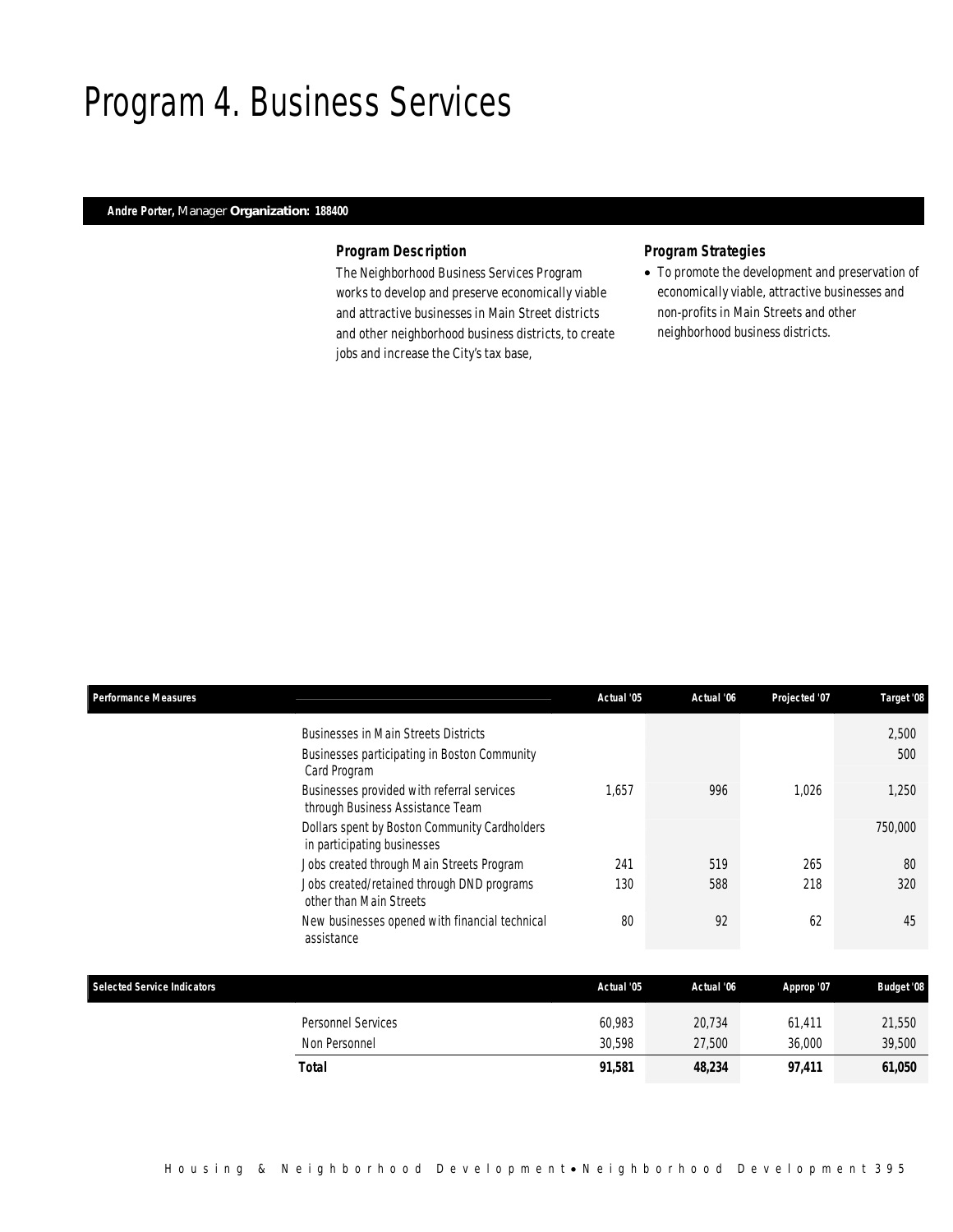# External Funds Projects

### *Community Development Block Grant*

### *Project Mission*

The Community Development Block Grant (CDBG) is an annual entitlement grant from the U.S. Department of Housing and Urban Development (HUD) to the City of Boston designed to fund a variety of neighborhood development activities. At least 70 percent of CDBG funds must be used to benefit low- and moderate-income households. CDBG funds are used to produce and preserve affordable housing, revitalize neighborhood commercial districts, assist the renovation of non-profit facilities, improve vacant lots, promote and monitor fair housing activities, and assist non-profit organizations in the operation of emergency shelters, health care, child care, youth and adult literacy programs. CDBG funds cannot be used for general government services nor to replace funding cuts from existing public service activities.

### *Emergency Shelter/Shelter Plus Care/Supportive Housing*

### *Project Mission*

The Emergency Shelter Grant (ESG) is an annual entitlement grant to the City of Boston from the U.S. Department of Housing and Urban Development (HUD) to support the development and operations of emergency shelters for the homeless. The Shelter Plus Care grant program is an annual entitlement grant funded by HUD to provide rental assistance for homeless people with disabilities, primarily those with serious mental illness, chronic problems with alcohol and/or drugs, and AIDS. The support services, which must match the value of the rental assistance, are provided by other federal, state or local sources. The Supportive Housing Program is a HUD funded entitlement program to provide service, operating and/or capital funds for a broad range of housing and social service projects. The program requires that applicants match the amount of Supportive Housing acquisition and development funds requested with an equal amount of funding from other sources.

### *Home Investment Partnership*

### *Project Mission*

The HOME Partnership Program is an annual entitlement grant from the U.S. Department of Housing and Urban Development (HUD) to the City of Boston to support the development of affordable housing. Eligible activities include new construction or rehabilitation of housing, tenant-based rental assistance for up to two years, and assistance to first-time homebuyers. All HOME funds must be used to benefit low- and moderateincome households. Fifteen percent of HOME funds are set aside for Community Housing Development Organizations. The American Dream Downpayment Initiative (ADDI) is an annual grant awarded to the City of Boston from the U.S. Department of Housing and Urban Development (HUD). It will be administered as part of the HOME Investment Partnership Program (HOME). The purpose of this grant is to assist lowincome families in becoming first-time homebuyers. ADDI funds may only be used for downpayment assistance toward the purchase of single family housing by low-income families, who are first time homebuyers. Rehabilitation that is completed in conjunction with a home purchase assisted by ADDI is also an eligible activity under the ADDI Statute.

### *HOPWA*

### *Project Mission*

The Housing Opportunities for People with AIDS (HOPWA) Program is an annual entitlement grant received by the City of Boston from the U.S. Department of Housing and Urban Development designed to provide affordable, appropriate housing for people with AIDS (PWAs) in the metropolitan Boston area. Eligible activities include: housing, counseling, housing development, rental assistance, technical assistance, homelessness prevention, operating costs including support services, and housing-related costs. DND will be directing these funds to three primary activities: metropolitan-area housing counseling to help PWAs find/retain affordable housing, technical assistance to developers of housing for PWAs, and emergency assistance payments to help PWAs retain their existing housing to prevent homelessness.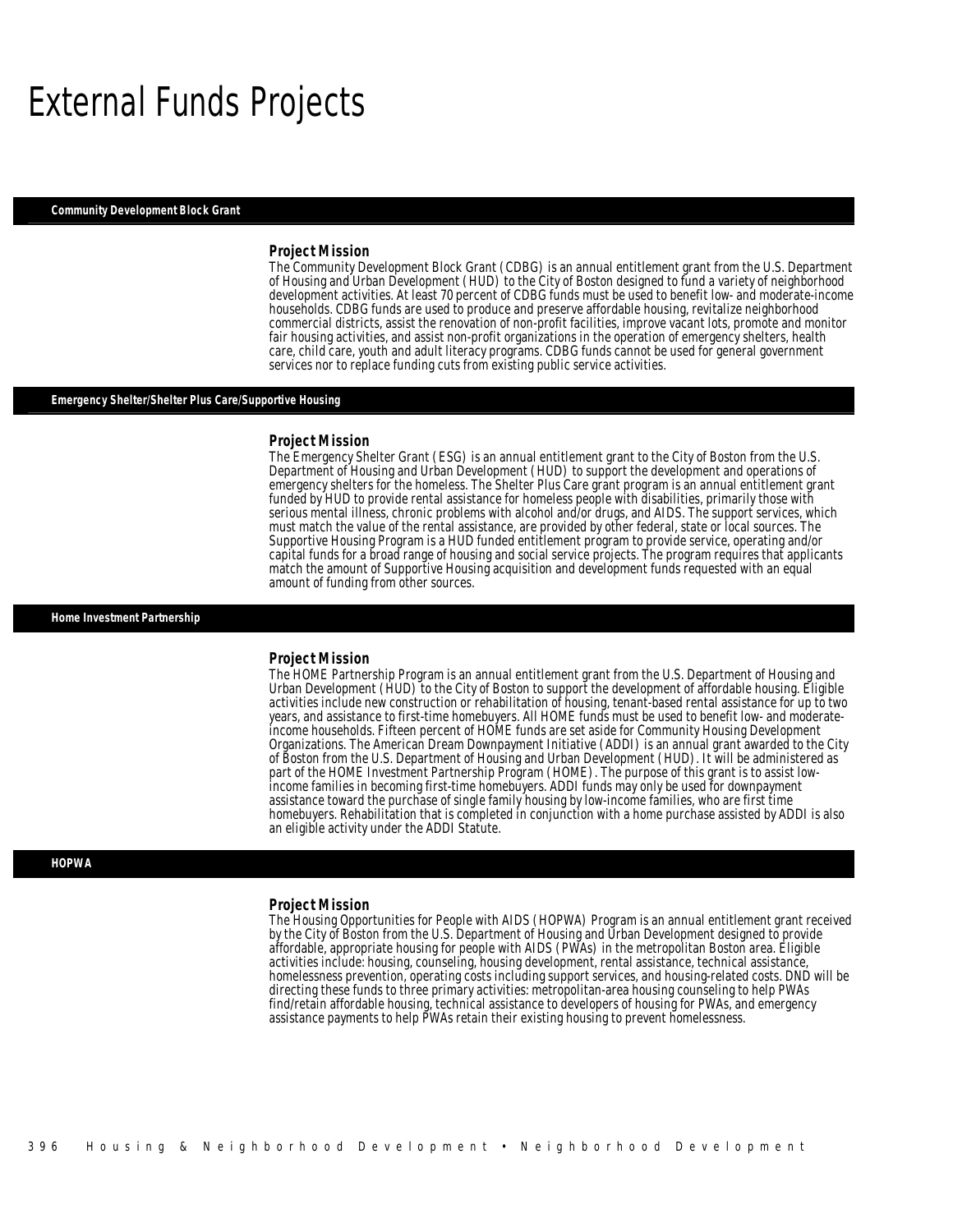### *Project Mission*

The Lead Paint Abatement grant is a competitive 36-month grant from the U.S. Department of Housing and Urban Development's Office of Healthy Homes and Lead Hazard Control to the City of Boston. The purpose of the grant is to reduce the exposure of young children to lead-based paint hazards in their homes through intensive services consisting of counseling, outreach and abatement in the high-risk target areas of Dorchester, Roxbury and Mattapan and to provide financing services citywide. Activities include abatement, inspections, risk assessments, and temporary relocations.

### *Lead Hazard Reduction Demonstration Grant*

### *Project Mission*

The LEAD Hazard Reduction Demonstration Grant is a 42-month Grant from the Department of Housing and Urban Development's Office of Healthy Homes and Lead Hazard Control to the City of Boston. The purpose of this competitive grant is to assist areas with the highest lead paint abatement needs in undertaking programs for abatement, inspections, risk assessments, temporary relocations, and interim control of lead based paint hazards in eligible privately owned single family housing units, and multifamily buildings that are occupied by low-income families. A modest demonstration projects component has also been included that can support lead abatement in foreclosed properties, housing receiverships, units that reveal significant lead paint hazards as a result of the City's new Turnover Inspection Ordinance.

#### *Brownfield Assessment Grants/EPA*

### *Project Mission*

The U.S. Environmental Protection Agency made a Brownfield Assessment grant available on a competitive basis. This grant is used to evaluate perceived or actual contamination at EPA-eligible Brownfield sites. "Brownfields" are defined as "real property, expansion, redevelopment, or re-use of which may be complicated by the presence or the potential presence of a hazardous substance, pollutant, or contaminant".

*Neighborhood Development Fund* 

### *Project Mission*

The Neighborhood Development Fund receives revenue from the repayment of Urban Development Action Grant (UDAG) loans to the City. Funds can be used for eligible HUD Title I activities which are somewhat less restrictive than CDBG regulations. DND uses the NDF to fund home improvements and homebuyer assistance to middle income families, and provides financial support to businesses and business districts located in areas that are not low and moderate income.

*Economic Development Initiative/ Special Projects* 

#### *Project Mission*

The Economic Development Initiative/Special Project grants are made available on a competitive basis to municipalities through the federal budget process and administered by the U.S. Department of Housing and Urban Development (HUD). These grants are for specific purposes. In FY03 DND received a grant to support the Boston Main Streets program. In FY04, DND received two additional grants from HUD. One of the grants was for an affordable housing environmental remediation project and the second one was for the development of low and moderate-income housing.

*Section 108 Loans/Economic Development Initiative* 

### *Project Mission*

Section 108 funds are available to eligible cities from the U.S. Department of Housing and Urban Development (HUD) on an application basis. Section 108 funds are secured by the City through a pledge of its current and future CDBG grant awards. These funds are used for economic development projects. The City received \$22 Million in 108 loans for use within the Empowerment Zone. The Economic Development Initiative (EDI) Program is a special HUD program that makes available grants to cities to spur economic opportunity by creating jobs, attracting private partnerships, and training residents for new job opportunities; to promote community development through a long-term economic development strategy; to establish community-based partnerships; and to develop a plan for responding to community needs by integrating economic, physical, human, and other strategies. The City received \$25 million in EDI funds for use within the Empowerment Zone, \$3 million of which is reserved for social service activities. The remainder is being used to assist new or existing smaller-scale neighborhood commercial enterprises and larger-scale commercial and/or industrial development projects. These funds must be used to lower the cost or lower the risk to the City on Section 108 loans made to eligible economic development projects. In addition, the City has received additional Section 108 and EDI funds for use outside of the Empowerment Zone.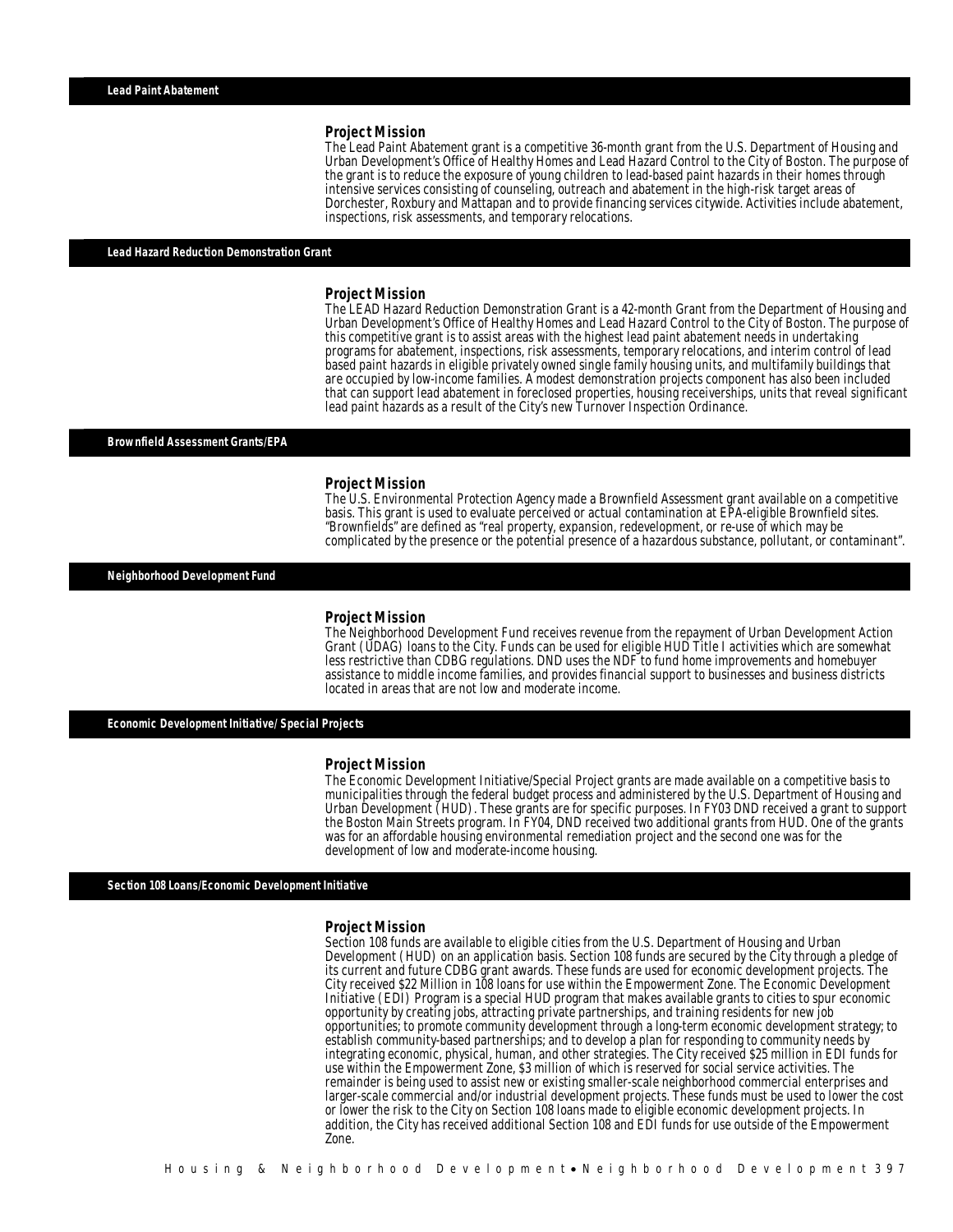### *Project Mission*

The Commercial Development Action Grants are made available to municipalities from the Massachusetts Department of Housing and Community Development on a competitive basis. Grant funds may be used for community development projects that are publicly owned that revitalize and redevelop substandard and blighted open area for public benefit and the public interest.

### *Green Affordable Housing Initiative (MTC)*

### *Project Mission*

The Green Affordable Housing Initiative is a multi-year grant to the City of Boston from the Renewable Energy Trust, which is administered by the Massachusetts Technology Collaborative (MTC). These funds will be used to benefit the occupants of affordable housing in the City of Boston through the development of green affordable housing, which incorporates renewable energy, energy efficiency, green design and healthy homes construction techniques into the City's current affordable housing programs.

## *Brownfields Priority Project Program (Mass Development)*

### *Project Mission*

The Brownfields Priority Projects Program is a grant to the City of Boston from Massachusetts<br>Development, the state's finance and development authority. The purpose of this grant is to<br>target high impact parcels in which viable but for environmental contamination.

*Inclusionary Development Fund (IDF)* 

### *Project Mission*

The Inclusionary Development Fund is a grant from the Boston Redevelopment Authority to assist<br>middle-income homebuyers. The fund in capitalized through fees paid by private developers in<br>lieu of building on-site inclusion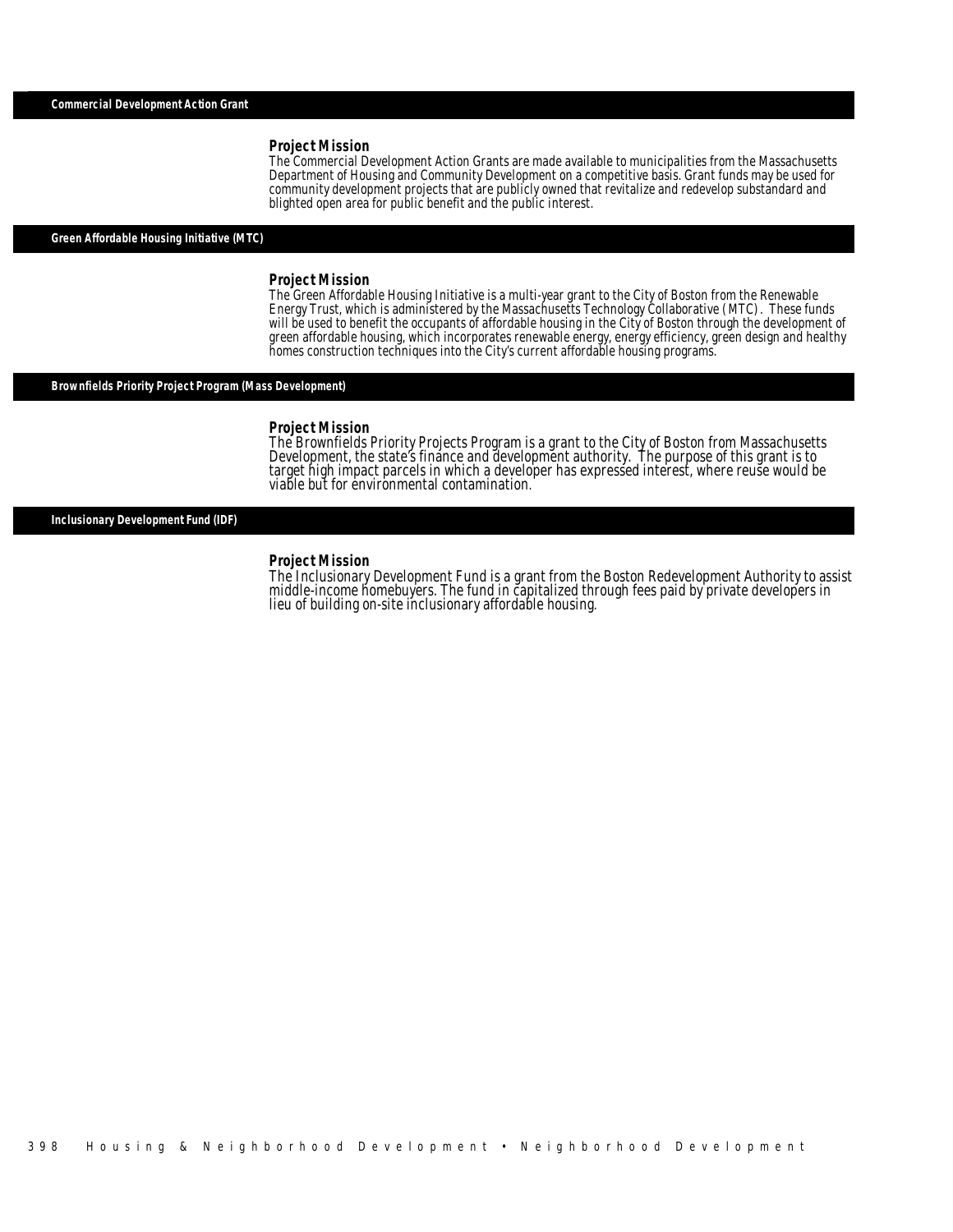# Neighborhood Development Capital Budget

# *Overview*

Capital investment will support efforts to repair and rebuild public facilities, revitalize neighborhood business districts, and improve public spaces.

## *FY08 Major Initiatives*

- Interior and exterior repairs and renovations at the Strand Theater will be underway.
- Various critical repairs to the buildings on Long Island will be completed.
- Water system improvements will be underway at Long Island along with facilities improvements.

| <b>Capital Budget Expenditures</b> |                         | Total Actual '05 | Total Actual '06 |           | Estimated '07  Total Projected '08 |
|------------------------------------|-------------------------|------------------|------------------|-----------|------------------------------------|
|                                    |                         |                  |                  |           |                                    |
|                                    | <b>Total Department</b> | 791.327          | 2.197.650        | 3.125.700 | 4,225,000                          |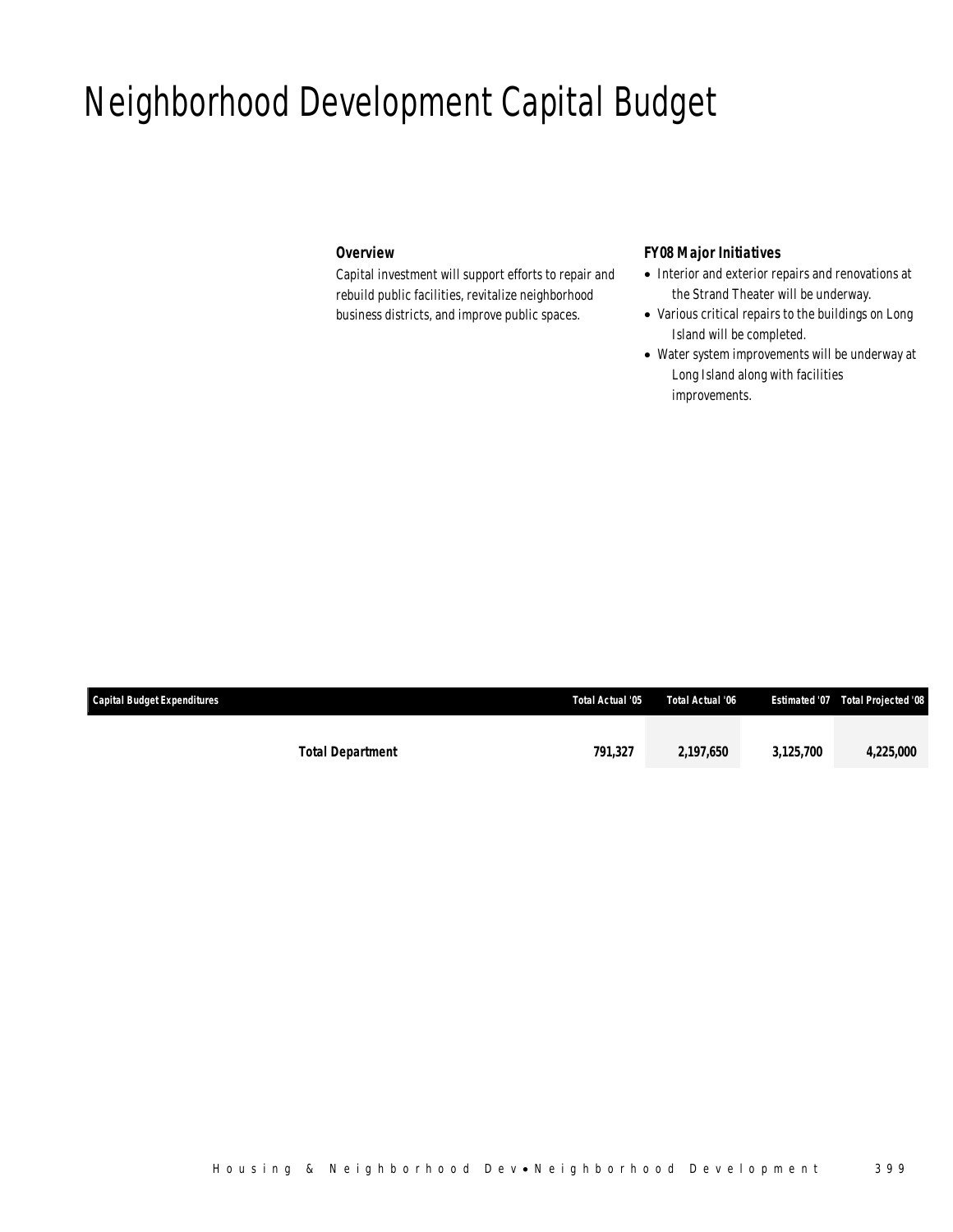# Neighborhood Development Project Profiles

### *BLUE HILL AVENUE*

### *Project Mission*

Construct a municipal parking lot in support of the Blue Hill Avenue Initiative. *Managing Department,* Construction Management *Status,* To Be Scheduled *Location,* Roxbury

| <b>Authorizations</b>                    |          |             |                  |             |          |
|------------------------------------------|----------|-------------|------------------|-------------|----------|
|                                          |          |             |                  | Non Capital |          |
| Source                                   | Existing | <b>FY08</b> | <b>Future</b>    | Fund        | Total    |
| City Capital                             | O        | 0           | 345,000          | 0           | 345,000  |
| Grants/Other                             | 0        | 0           | 0                | 0           | $\Omega$ |
| Total                                    | 0        | 0           | 345,000          | $\theta$    | 345,000  |
| <b>Expenditures (Actual and Planned)</b> |          |             |                  |             |          |
|                                          | Thru     |             |                  |             |          |
| Source                                   | 6/30/06  | FY07        | FY <sub>08</sub> | FY09-12     | Total    |
| City Capital                             | 0        | 0           | 0                | 345,000     | 345,000  |
| Grants/Other                             | 0        | $\left($    | 0                |             | $\Omega$ |
| Total                                    | 0        | $\Omega$    | 0                | 345,000     | 345,000  |

### *LONG ISLAND FACILITIES*

*Project Mission* 

Various critical repairs to the buildings on Long Island as needed. *Managing Department,* Construction Management *Status,* In Design *Location,* Long Island

| <b>Authorizations</b> |           |                  |        |             |           |
|-----------------------|-----------|------------------|--------|-------------|-----------|
|                       |           |                  |        | Non Capital |           |
| Source                | Existing  | FY <sub>08</sub> | Future | Fund        | Total     |
| City Capital          | 3,754,000 |                  |        |             | 3,754,000 |
| Grants/Other          |           |                  |        |             |           |
| Total                 | 3,754,000 |                  | 0      |             | 3,754,000 |

### *Expenditures (Actual and Planned)*

|              | Thru    |         |           |           |           |
|--------------|---------|---------|-----------|-----------|-----------|
| Source       | 6/30/06 | FY07    | FY08      | FY09-12   | Total     |
| City Capital | 421.614 | 600,000 | 1,500,000 | 1.232.386 | 3,754,000 |
| Grants/Other |         |         |           |           |           |
| Total        | 421.614 | 600.000 | 1,500,000 | 1.232.386 | 3.754.000 |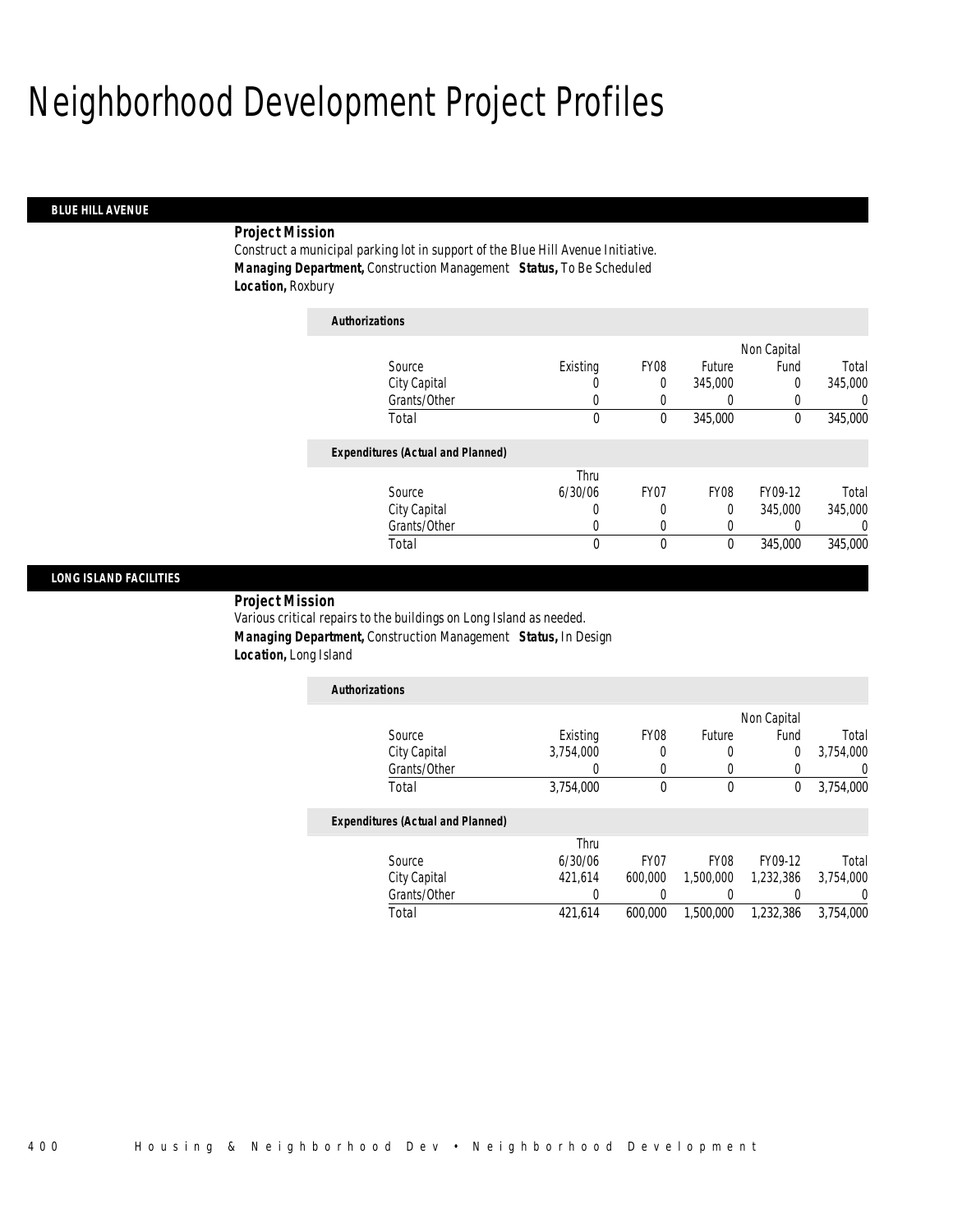# Neighborhood Development Project Profiles

### *LONG ISLAND PIER FACILITY*

### *Project Mission*

Prepare 25% design plans for the construction of a permanent pier. Federal construction funds anticipated. *Managing Department,* Construction Management *Status,* To Be Scheduled *Location,* Long Island

| <b>Authorizations</b>                    |          |                  |             |             |         |
|------------------------------------------|----------|------------------|-------------|-------------|---------|
|                                          |          |                  |             | Non Capital |         |
| Source                                   | Existing | FY <sub>08</sub> | Future      | Fund        | Total   |
| City Capital                             | 200,000  |                  | 0           | 0           | 200,000 |
| Grants/Other                             |          | 0                | 0           |             | 0       |
| Total                                    | 200,000  | 0                | $\mathbf 0$ | 0           | 200,000 |
| <b>Expenditures (Actual and Planned)</b> |          |                  |             |             |         |
|                                          | Thru     |                  |             |             |         |
| Source                                   | 6/30/06  | FY <sub>07</sub> | <b>FY08</b> | FY09-12     | Total   |
| City Capital                             | 0        | 0                | $\theta$    | 200,000     | 200,000 |
| Grants/Other                             | 0        | $\Omega$         | 0           |             | 0       |
| Total                                    | 0        | $\theta$         | 0           | 200,000     | 200,000 |
|                                          |          |                  |             |             |         |

### *LONG ISLAND UTILITIES*

### *Project Mission*

Replace the main water line supporting the island, repair the water tank and replace the distribution system. Install a new saltwater dry standpipe system.

*Managing Department,* Construction Management *Status,* In Design *Location,* Long Island

| <b>Authorizations</b>                    |           |                  |             |           |           |
|------------------------------------------|-----------|------------------|-------------|-----------|-----------|
|                                          |           | Non Capital      |             |           |           |
| Source                                   | Existing  | <b>FY08</b>      | Future      | Fund      | Total     |
| City Capital                             | 7,733,400 | 0                | 0           | 0         | 7.733.400 |
| Grants/Other                             |           |                  |             |           | U         |
| Total                                    | 7,733,400 | 0                | 0           | 0         | 7,733,400 |
| <b>Expenditures (Actual and Planned)</b> |           |                  |             |           |           |
|                                          | Thru      |                  |             |           |           |
| Source                                   | 6/30/06   | FY <sub>07</sub> | <b>FY08</b> | FY09-12   | Total     |
| City Capital                             | 1,344,644 | 500,000          | 1.400.000   | 4.488.756 | 7.733.400 |
| Grants/Other                             | 0         |                  | 0           |           | 0         |
| Total                                    | 1,344,644 | 500,000          | 1,400,000   | 4.488.756 | 7.733.400 |